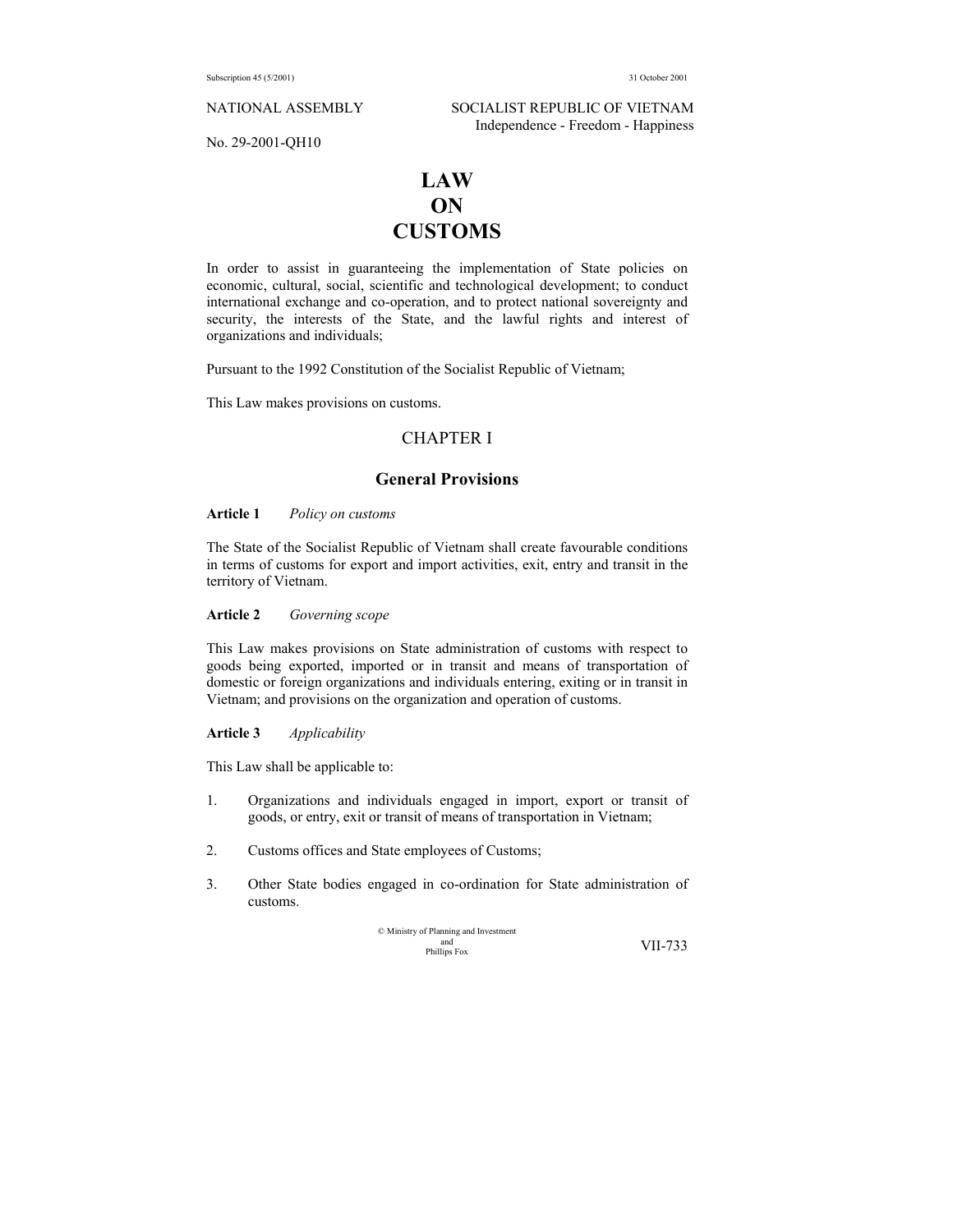#### **Article 4** *Interpretation of terms*

In this Law, the following terms shall have the meanings ascribed to them hereunder:

- 1. *Goods* include goods imported or exported, or in transit; luggage, foreign currency and Vietnamese currency of persons exiting or entering Vietnam; items on means of transportation exiting, entering or in transit in Vietnam; precious metals or stones, antiques, cultural products, postal parcels and other assets exported, imported or in transit or stored within an area of customs operation.
- 2. *Goods imported, exported, or in transit* include all chattels with a code and name as stipulated by law which are exported, imported, in transit or stored within an area of customs operation.
- 3. *Luggage of a person exiting or entering Vietnam* means items necessary for personal living or for the purposes of travel of persons exiting or entering Vietnam, including hand-luggage and registered luggage sent prior to or after travel.
- 4. *Means of transportation* include means of land transportation, railway transportation, air transportation, river transportation or sea transportation exiting, entering or in transit in Vietnam.
- 5. *Items on means of transportation* include assets used on the means of transportation; materials and fuel serving the operation of the means of transportation; food and other items directly serving living needs of the crew and passengers who are carried by the means of transportation.
- 6. *Customs procedures* mean the procedures which a declarant and State employees of Customs must perform in accordance with this Law with respect to goods or means of transportation.
- 7. *Declarants<sup>1</sup>* include owners of goods or means of transportation and persons authorized by the owner of goods or means of transportation.
- 8. *Customs inspection* means the inspection of customs files and relevant documents and inspection of actual goods or means of transportation carried out by a customs office.

1 *The literal translation is "person making a customs declaration".*

-

© Ministry of Planning and Investment and VII-734 Phillips Fox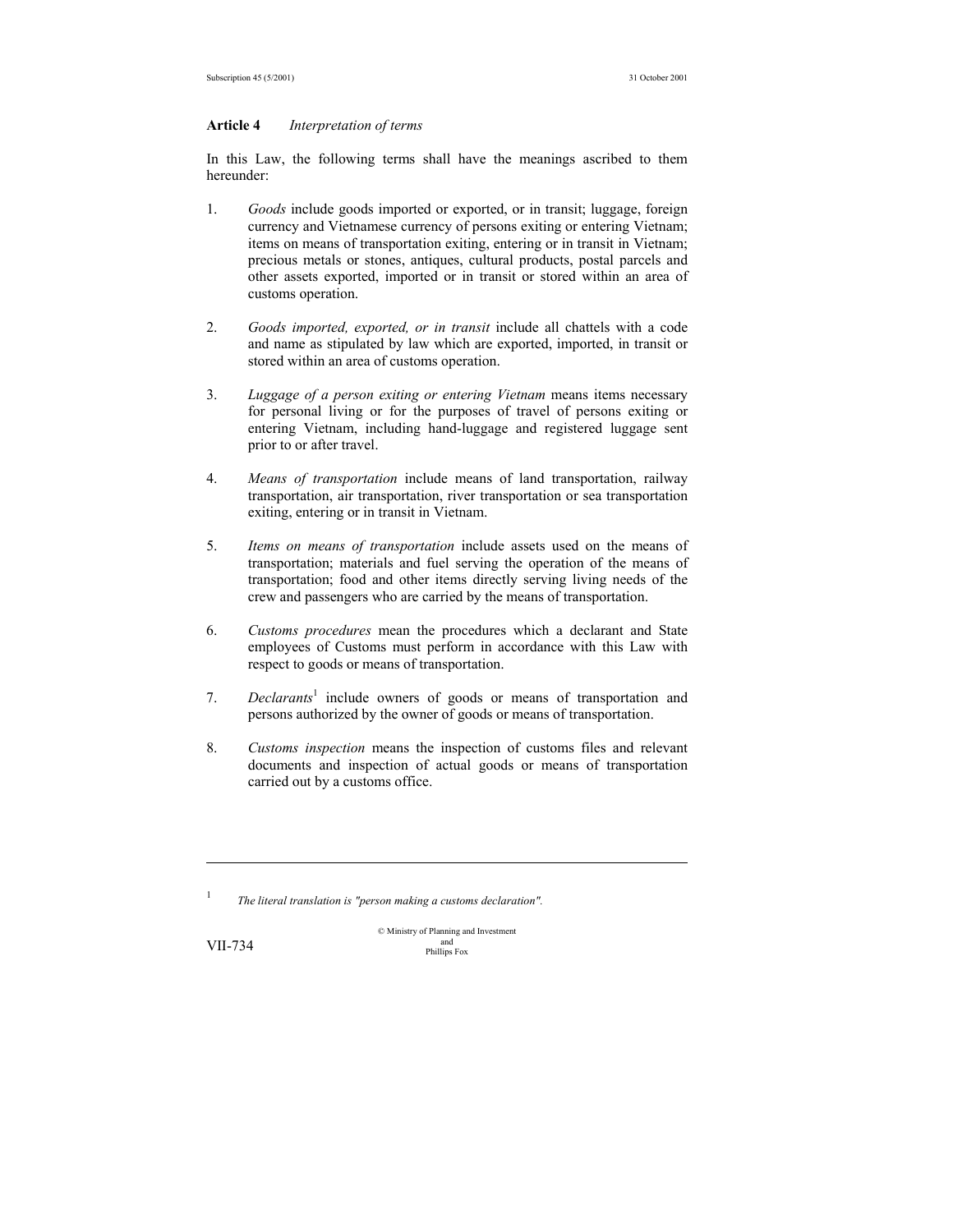- 9. *Customs control* means the professional measures taken by a customs office aimed at ensuring the original state of goods or means of transportation subject to customs management.
- 10. *Customs checking* means the measure of making a patrol or investigation or other professional measures taken by the customs office aimed at preventing or combating smuggling or illegal transportation of goods across the borders and other acts in breach of the laws on customs.
- 11. *Customs clearance* means that a customs office makes a decision to permit goods to be imported or exported, or means of transportation to exit or enter Vietnam.
- 12. *Bonded warehouse* means a warehouse of an owner of goods which is used to store imported goods which have been cleared by customs but for which duty has not yet been paid.
- 13. *Customs bond warehouse* means a warehouse used to store the following goods:
	- (a) Goods awaiting export in respect of which customs procedures have been completed;
	- (b) Goods brought from a foreign country and awaiting export to another foreign country or import into Vietnam in accordance with the provisions of the law.
- 14. *Transit* means the process of transferring goods or means of transportation from a foreign country to another country by way of the territory of Vietnam through bordergates, or returning them to that other country.
- 15. *Moveable assets* means belongings and items serving living and working needs of individuals and their families which are permitted to accompany them or of organizations upon expiry of residence or termination of operations in Vietnam or abroad.
- 16. *Transhipping* means the transfer of goods from a means of transportation entering Vietnam to another exiting from Vietnam for export, or unloading them from a means of transportation entering Vietnam to a warehouse or warehouse yard located within the area of a bordergate then loading them onto another means of transportation for export.
- 17. *Transfer from one bordergate to another* means the transfer of goods or means of transportation subject to customs supervision and control from one bordergate to another; from a bordergate to a place for customs procedures outside the bordergate or *vice versa*; from one place for customs procedures outside the bordergate to another.

$$
\begin{array}{ll}\n\textcirc{\textit{Ministry of Planning and Investment}} \\
\text{and}\n\text{matrix Fox}\n\end{array}\n\quad \text{VII-735}
$$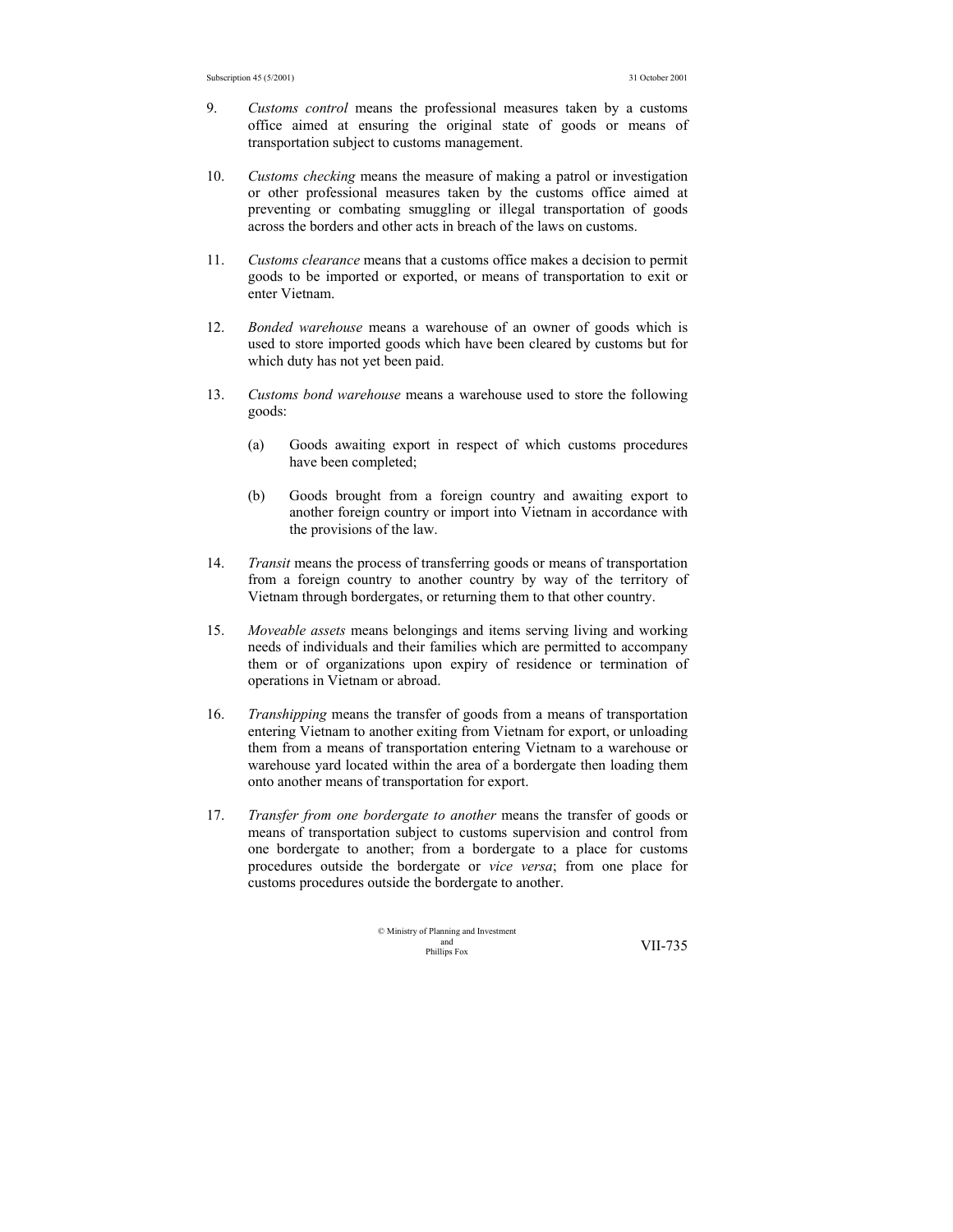#### **Article 5** *Application of international treaties and international practices relating to customs*

- 1. Where an international treaty to which the Socialist Republic of Vietnam is a signatory or participant contains provisions which are inconsistent with this Law, the international treaty shall prevail.
- 2. In certain cases where this Law, any other Vietnamese legal instrument and any international treaty to which the Socialist Republic of Vietnam is a signatory or participant does not yet contain relevant provisions, then international practices relating to customs may be applicable provided that such application of international customary practices is not contrary to the basic principles of the laws of Vietnam.

#### **Article 6** *Areas of customs operation*

Areas of customs operation shall include gates of entry by road, international stations, international seaports, international river ports, international civil airports, places for customs procedures outside bordergates, export processing zones, customs bond warehouses, bonded warehouses, preferential customs zones, international post offices, places of inspection of exports or imports located within the territory and the territorial sea aimed at exercising the sovereignty of Vietnam, head offices of enterprises upon conducting inspections after customs clearance, and other areas of customs operation in accordance with the provisions of the law.

A customs office shall be responsible for carrying out customs inspection, control and checking of goods and means of transportation within its area of customs operation.

The Government shall make specific regulations on areas of customs operation.

#### **Article 7** *Building up customs forces*

Vietnam Customs shall be built up as a force which is irreproachable, strong, professionally qualified and equipped and shall master modern technology and conduct activities efficiently and effectively.

#### **Article 8** *Modernization of the custom management*

1. The State shall give priority to developing technology and advanced technical facilities in order to ensure the application of modern methods of customs management; shall encourage organizations and individuals engaged in import or export activities to participate in the establishment, connection and utilization of the system of computerized information of customs.

© Ministry of Planning and Investment  $VII-736$  and  $VII-736$  Phillips Fox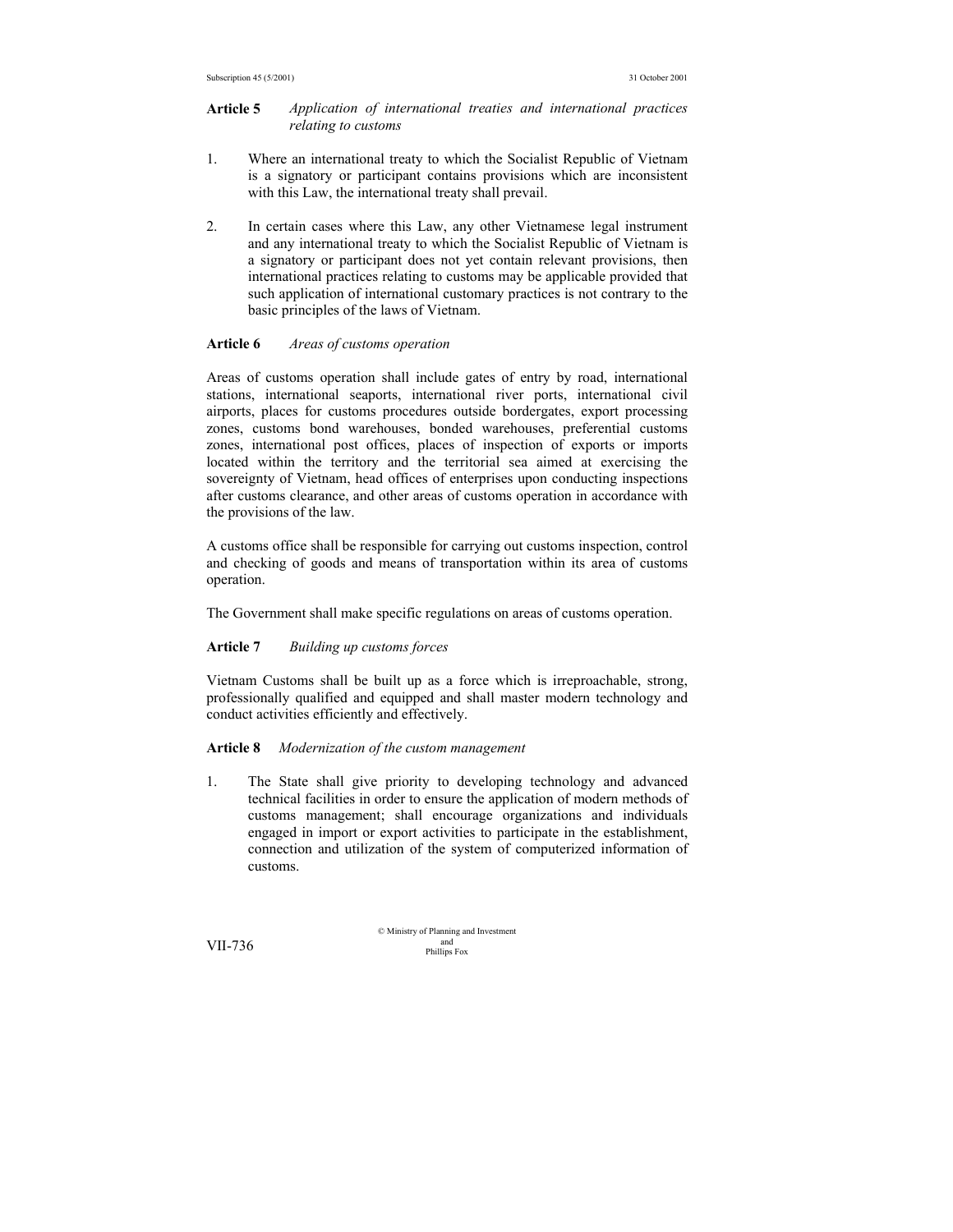2. The Government shall make specific regulations on a system of technical standards for exchange of electronic data or validity of electronic documents, and responsibilities and powers of relevant State bodies, organizations or individuals engaged in import or export activities, entry or exit with respect to the establishment, development and utilization of the system of computerized information of customs.

#### **Article 9** *Co-ordination in implementation of laws on customs*

- 1. Customs offices shall be responsible for co-ordinating closely with State bodies, relevant organizations and units of the people's armed forces.
- 2. State bodies, relevant organizations and units of the people's armed forces shall, depending on their respective duties and powers, be responsible for co-ordinating and facilitating customs offices in performing their duties.

#### **Article 10** *Supervision of implementation of laws on customs*

- 1. People's councils at all levels shall, depending on their respective responsibilities, duties and powers, monitor the implementation of the laws on customs.
- 2. The Vietnam Fatherland Front and its member organizations shall encourage the people to implement strictly the laws on customs; and monitor the implementation of the laws on customs in accordance with the provisions of the law.
- 3. Customs offices and State employees of Customs must comply with the provisions of the law, rely on the people, and be subject to supervision by the people while performing their duties and powers.

## CHAPTER II

## **Duties and Organization of Customs**

#### **Article 11** *Duties of Customs*

Vietnam Customs shall have the duties to inspect and control goods and means of transportation; to prevent and combat smuggling and illegal transportation of goods across the borders; to organize implementation of the laws on tax with respect to imported or exported goods; to make proposals for policies and measures for State management of export, import, exit, entry and transit and for policies on tax with respect to imported or exported goods.

| © Ministry of Planning and Investment |  |
|---------------------------------------|--|
| and                                   |  |
| Phillips Fox                          |  |

VII-737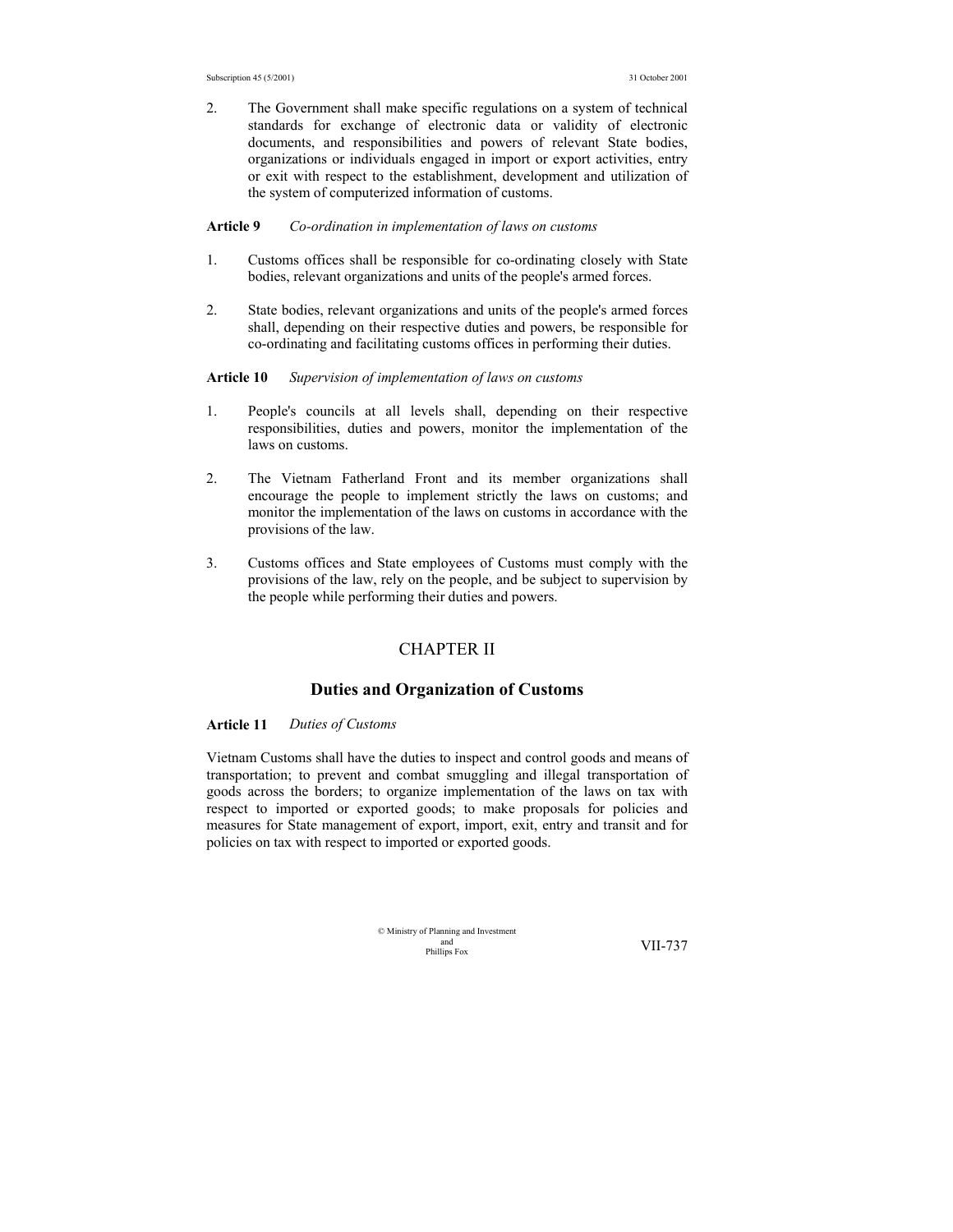#### **Article 12** *Organizing and operating principles of Customs*

- 1. Vietnam Customs shall be organized and shall operate on the basis of the centralized and unified principle.
- 2. The General Director of the General Department of Customs shall assume unified management and administration of operations of Customs at all levels; Customs at lower levels shall be subject to management and direction by Customs at higher levels.

## **Article 13** *Organizational* s*ystem of Customs*

- 1. The organizational system of Vietnam Customs shall include:
	- (a) The General Department of Customs, being a Government body;
	- (b) Provincial Customs Departments or inter-provincial Customs Departments of two or more provinces, Customs Departments of cities under central authority;
	- (c) Customs offices at bordergates, customs inspection groups, and equivalent levels.
- 2. The Government shall make specific regulations on duties, organization and operation of Customs at all levels; service levels of authority, titles, criteria, wages, seniority allowances and other benefits applicable to State employees of Customs; customs badges, flags, stripes showing customs ranks, uniforms and customs identification cards.

**Article 14** *State employees of Customs*

- 1. State employees of Customs are persons who are recruited, trained and employed in accordance with the provisions of the laws on State employees and officials.
- 2. State employees of Customs shall have political understanding and perform their duties in accordance with the provisions of the law, shall be faithful, incorruptible, disciplined and polite, and shall strictly abide by any decision on transfer or assignment of duties.

© Ministry of Planning and Investment and VII-738 Phillips Fox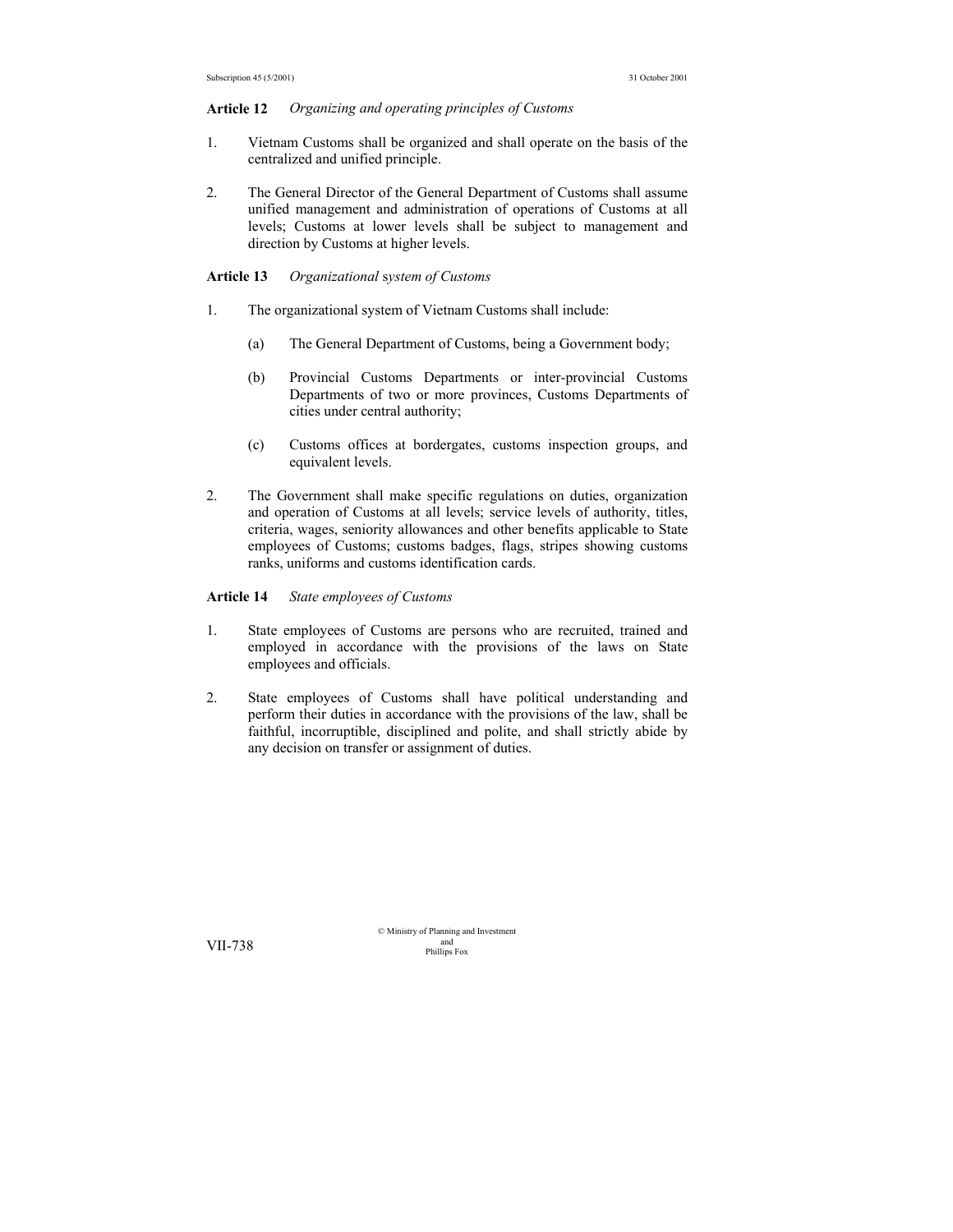## CHAPTER III

## **Customs Procedures, Customs Inspection and Control**

## SECTION 1

#### **General Provisions**

## **Article 15** *Principles of performance of customs procedures, customs inspection and control*

- 1. Goods being imported or exported or in transit and means of transportation exiting, entering or in transit in Vietnam shall complete customs procedures, and shall be subject to customs inspection and control, and shall be transported by the correct route through the correct bordergate in accordance with the provisions of the law.
- 2. Goods or means of transportation shall be cleared by customs upon completing customs procedures.
- 3. Customs formalities shall be completed in public, efficiently and conveniently in accordance with the provisions of the law.
- 4. Arrangement of manpower and working hours must satisfy the requirements of import or export activities, entry, exit or transit.

#### **Article 16** *Customs procedures*

- 1. When performing customs procedures, a declarant must:
	- (a) Make a declaration and submit a customs declaration; submit or present documents included in the customs file;
	- (b) Take goods or means of transportation to the stipulated place for inspection of actual goods or means of transportation;
	- (c) Pay duties or perform other financial obligations in accordance with the provisions of the law.
- 2. When performing customs procedures, a State employee of Customs must:
	- (a) Receive and register the customs file;
	- (b) Verify the customs file and inspect the actual goods or means of transportation;

| © Ministry of Planning and Investment |         |
|---------------------------------------|---------|
| and                                   | VII-739 |
| Phillips Fox                          |         |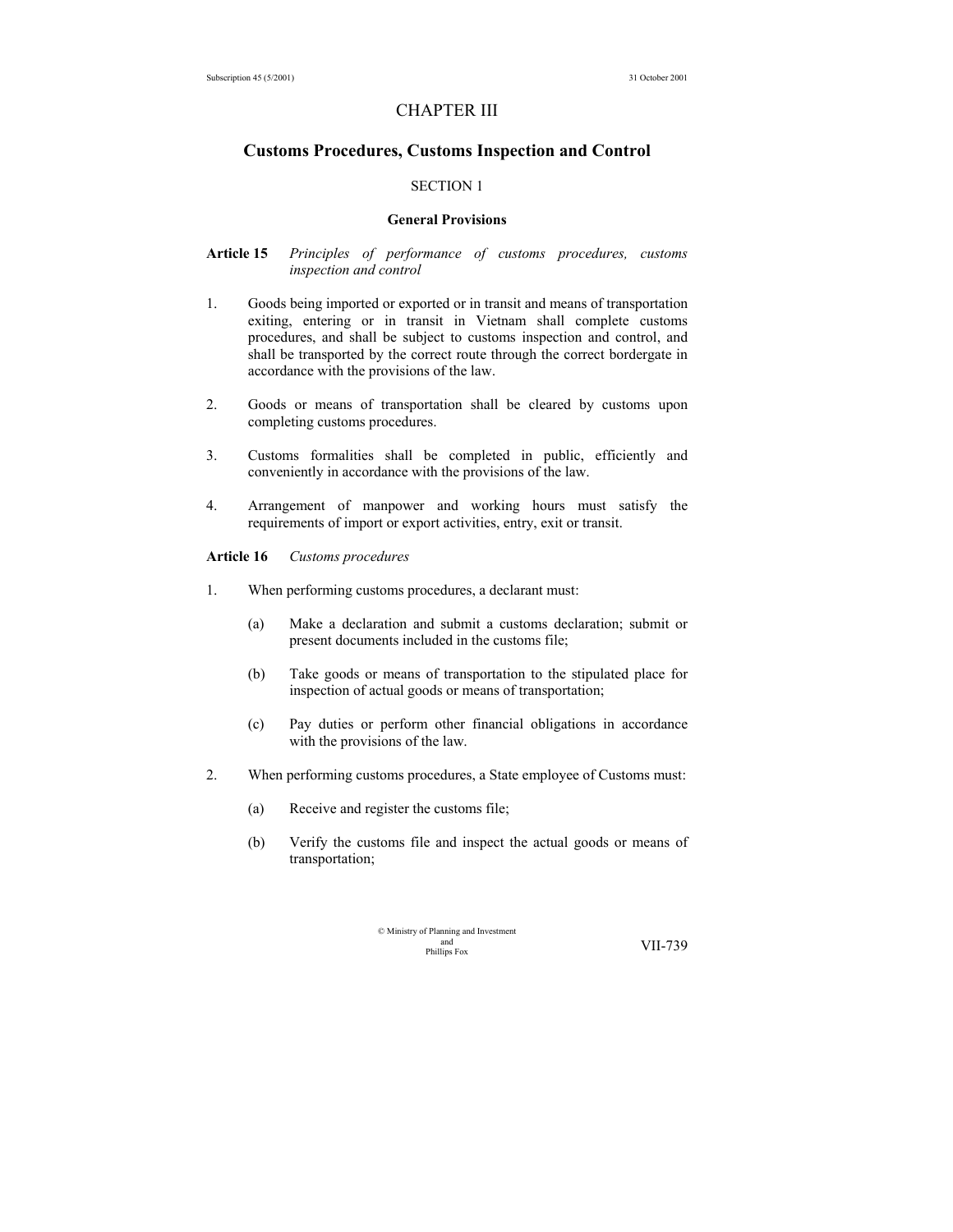- (c) Collect duties and other charges in accordance with the provisions of the law;
- (d) Decide to clear goods or means of transportation through customs.

#### **Article 17** *Place for customs procedures*

The place for customs procedures shall be the office of the customs office at the bordergate or the office of the customs office outside the bordergate.

Where necessary, the inspection of actual goods being imported or exported may be carried out at another place as provided by the General Department of Customs.

**Article 18** *Time-limits for declaration and submission of customs declarations*

A declarant must make a declaration and submit the customs declaration for goods or means of transportation within the following time-limits:

- 1. In the case of imported goods, within thirty (30) days from the date on which goods arrive at the bordergate.
- 2. In the case of exported goods, no later than eight hours prior to the departure of the means of transportation from Vietnam.
- 3. In the case of accompanied luggage of persons who exit or enter Vietnam, upon arrival of goods or means of transportation at the entry bordergate, and prior to the time when the carrier terminates procedures for embarkation of passengers on the means of transportation. Registered luggage of persons who enter Vietnam sent prior to or after travel shall be in accordance with the provisions of clause 1 of this article.
- 4. In the case of goods or means of transportation in transit, after the arrival of goods or means of transportation at the first entry bordergate, and prior to the time when goods or means of transportation cross the exit bordergate.
- 5. In the case of means of sea transportation exiting or entering Vietnam, no later than two hours after the port authority provides notice that the means of transportation has arrived at the position for boarding or returning a pilot, and one hour prior to exit of the means of transportation from Vietnam.
- 6. In the case of means of air transportation exiting or entering Vietnam, upon arrival of the means of transportation, and prior to the time when the carrier terminates procedures for embarkation of exported goods or passengers leaving Vietnam.

© Ministry of Planning and Investment and VII-740 Phillips Fox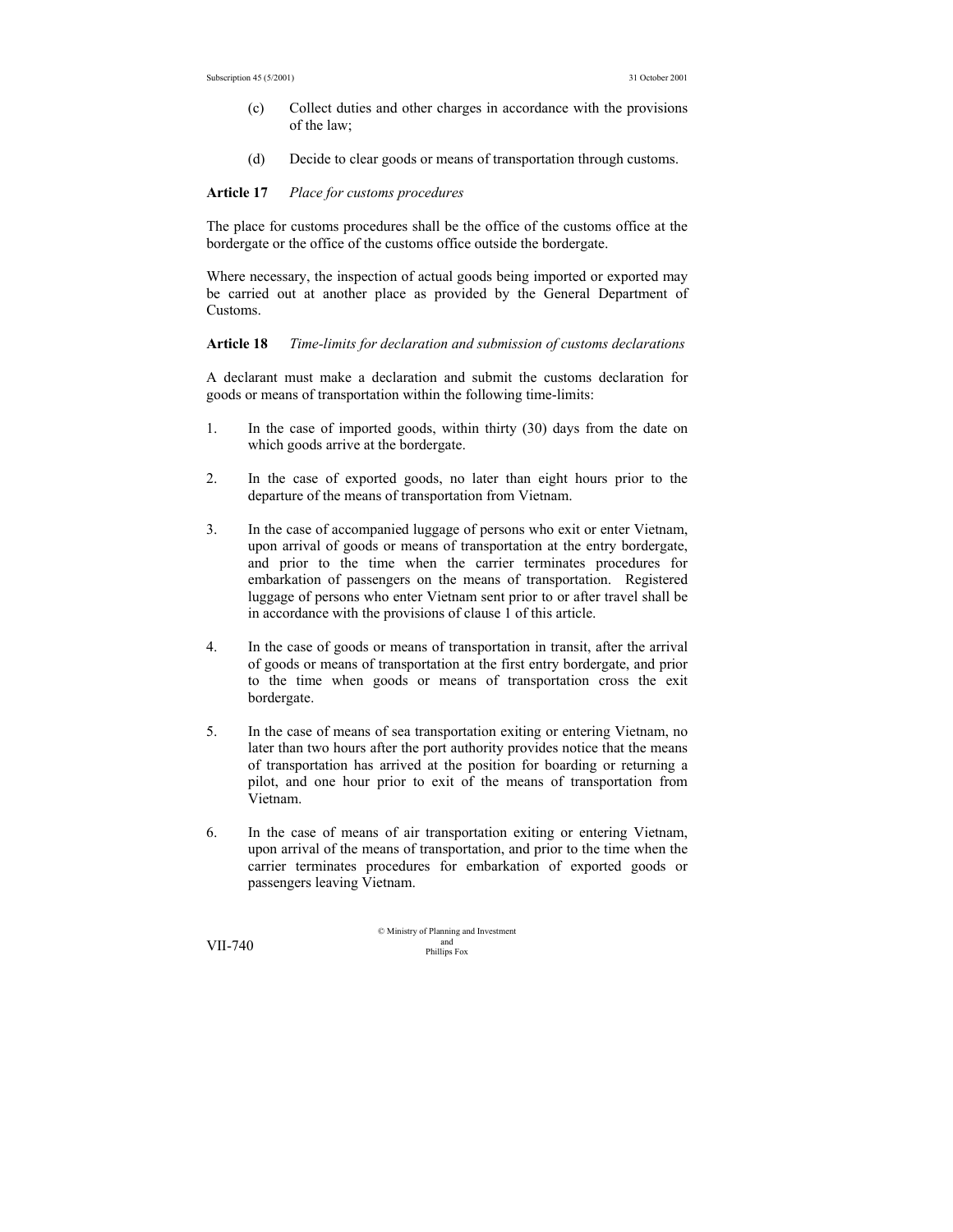- 7. In the case of means of railway transportation, land transportation or river transportation exiting or entering Vietnam, upon arrival of the means of transportation at the first entry bordergate, and prior to the time when the means of transportation crosses the last bordergate for exit from Vietnam.
- **Article 19** *Time-limits for performance of customs procedures by State employees of Customs*
- 1. State employees of Customs shall receive, register and verify a customs file after the declarant submits or presents the customs file in accordance with the provisions of the law; in the case of refusal to register the customs file, the reasons therefor should be notified to the declarant.
- 2. After the declarant has performed all of the requirements of the performance of customs procedures stipulated in article 16.1(a) and (b) of this Law, the State employee of Customs shall complete the inspection of actual goods or means of transportation within the following time-limits:
	- (a) No later than eight working hours, with respect to consignments of imported or exported goods to which the form of random inspection of part of the actual goods is applicable;
	- (b) No later than two working days, with respect to consignments of imported or exported goods to which the form of inspection of the whole of the actual goods is applicable;

 Where the form of inspection of the whole of the actual goods is applied to consignments of imported goods or exported goods with a great quantity and the inspection is complex, the time-limit for inspection may be extended, but by no more than eight working hours;

- (c) The inspection of means of transportation exiting or entering Vietnam must ensure that imported or exported goods are unloaded or loaded or passengers exit or enter Vietnam on time;
- (d) Goods or means of transportation shall be cleared by customs in accordance with the provisions of article 25 of this Law.

#### **Article 20** *Customs declarations*

- 1. Customs declarations shall be made uniformly in the standard form of customs declaration provided by the General Department of Customs.
- 2. The declarant must make a complete, accurate and clear declaration in accordance with the items in the custom declaration form.

© Ministry of Planning and Investment and Phillips Fox VII-741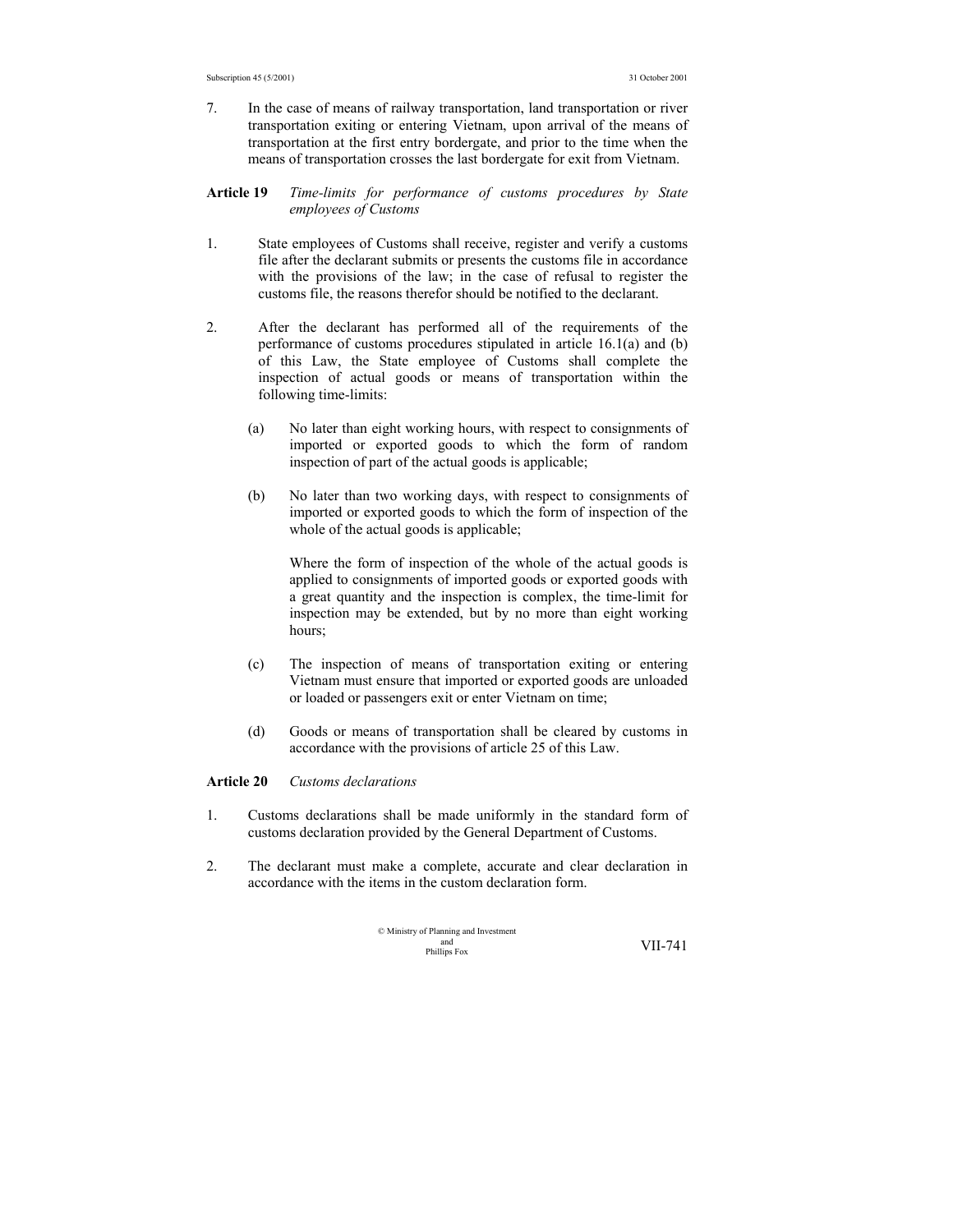3. The declarant may use the form of electronic declaration.

#### **Article 21** *Agents performing customs procedures*

- 1. An agent performing customs procedures shall be the declarant in accordance with the authorization of the person who is entitled and obliged to complete customs procedures with respect to imported or exported goods.
- 2. Agents performing customs procedures must have an understanding of the laws on customs, be specially skilled in completing customs declarations, and shall be responsible before the law within the scope of the authorization.

 The Government shall make specific regulations on conditions for registration and operation of agents performing customs procedures.

#### **Article 22** *Customs files*

- 1. The customs file shall include the following:
	- (a) Customs declaration;
	- (b) Commercial invoices;
	- (c) Contract for purchase and sale of goods;
	- (d) Permit of the authorized State body in the case of goods being imported or exported or in transit or means of transportation exiting, entering or in transit in Vietnam which require a permit in accordance with the provisions of the law;
	- (dd) Other documents which a declarant is obliged to submit or present to the customs office as stipulated by law with respect to each item of goods.
- 2. The customs file shall be submitted or presented to the customs office at its office. Where there is an appropriate reason which is approved by the director of the customs office at the bordergate or of the customs office of a place for customs procedures outside the bordergate, the declarant shall be entitled to an extension of the time-limit for submitting or presenting a number of documents included in the customs file; and for making additions to or amendments or replacements of the customs declaration which had been registered prior to the time of inspection of actual goods or means of transportation.

© Ministry of Planning and Investment and VII-742 Phillips Fox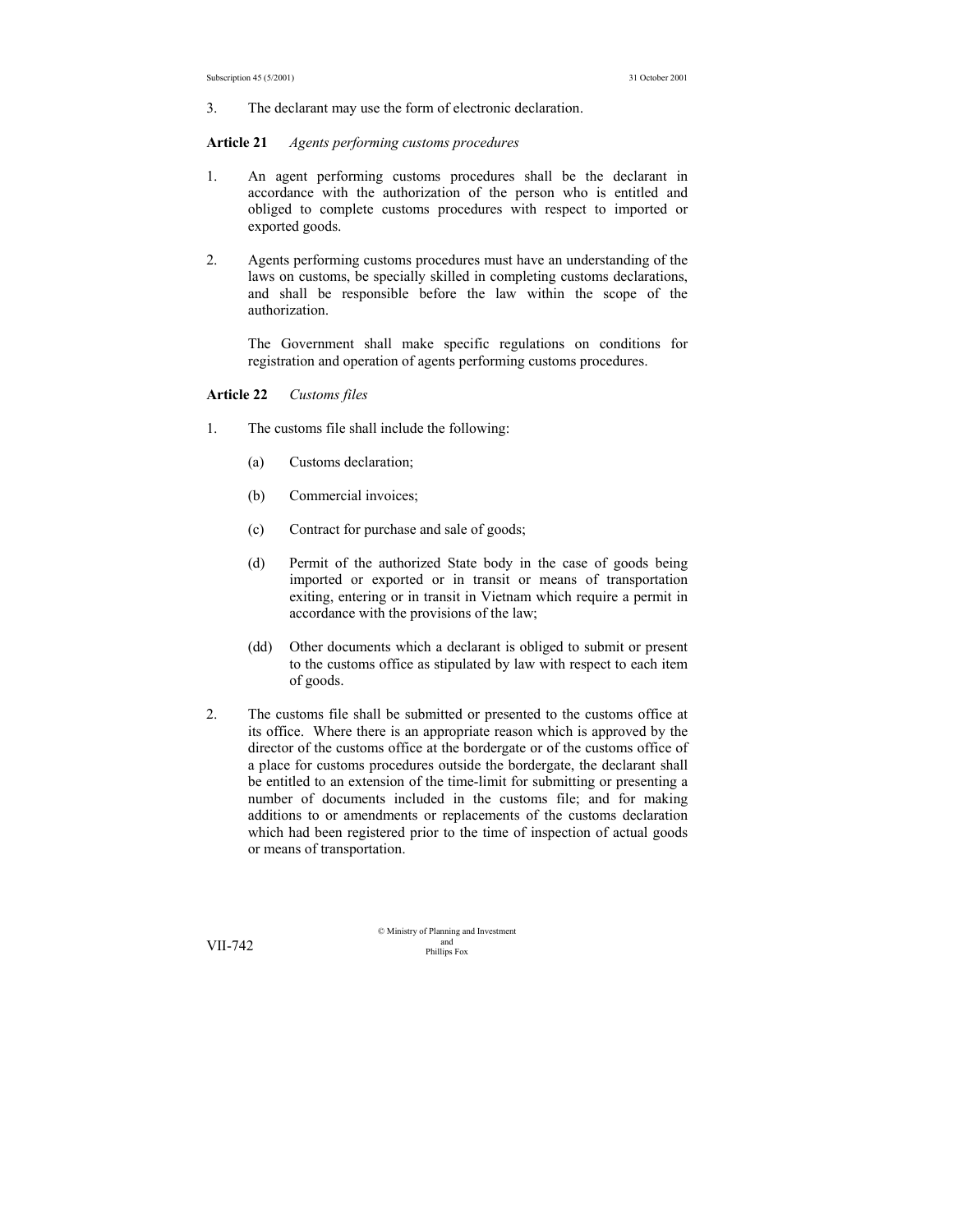#### **Article 23** *Rights and obligations of declarants*

- 1. The declarant shall be entitled:
	- (a) To receive information relating to the customs declaration with respect to goods being imported or exported or in transit, or means of transportation exiting, entering or in transit in Vietnam, and guidelines for performance of customs procedures provided by the customs office;
	- (b) To monitor goods in advance and take samples of goods under the control of State employees of Customs prior to making a customs declaration in order to ensure that the customs declaration is accurate;
	- (c) To propose a re-inspection by the customs office of the actual goods which were already inspected if he/she disagrees with the decision of the customs office, in the case where the goods have not yet been cleared by customs;
	- (d) To lodge a complaint or denunciation in relation to breaches of the law by any customs office or State employee of Customs;
	- (dd) To request compensation for any damage caused by a customs office or State employee of Customs in accordance with the provisions of the law.
- 2. The declarant shall be obliged:
	- (a) To make a declaration and strictly perform the provisions of articles 16.1, 18, 20 and 68 of this Law;
	- (b) To be responsible before the law for the truthfulness of information declared and documents submitted or presented;
	- (c) To comply with decisions and requirements of the customs office or State employees of Customs in relation to the performance of customs procedures for goods or means of transportation in accordance with this Law;
	- (d) To retain books of account, vouchers and other documents relating to imported or exported goods which have been cleared by customs for five years from the date of registration of the customs declaration; to provide relevant information or documents at the request of the customs office for inspection in accordance with articles 28, 32 and 86 of this Law;

| © Ministry of Planning and Investment |         |
|---------------------------------------|---------|
| and                                   | VII-743 |
| Phillips Fox                          |         |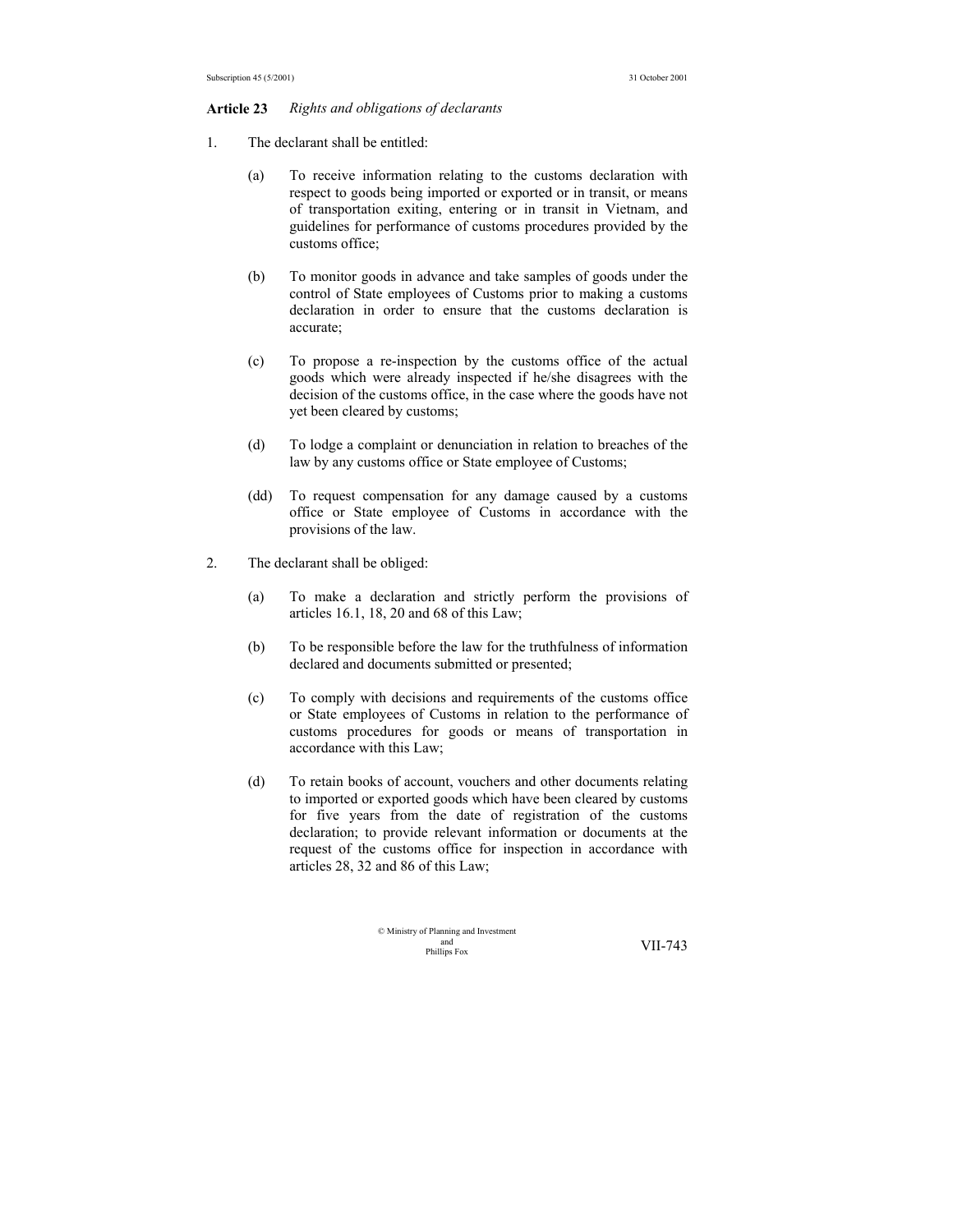- (dd) To arrange personnel to facilitate the inspection of actual goods or means of transportation;
- (e) To pay duties and perform other financial obligations in accordance with the provisions of the law.

#### **Article 24** *Responsibilities to inspect goods or means of transportation within areas of customs operation*

- 1. A customs office shall be responsible for inspecting goods being imported or exported and means of transportation exiting or entering Vietnam within its area of customs operation.
- 2. Where a specialized inspection of quality, health service or culture or a quarantine of animals or plants with respect to goods or means of transportation is required in accordance with the provisions of the law, State bodies authorized to conduct specialized inspections shall carry out such specialized inspection.
- 3. The director of the customs office at the bordergate shall have the main responsibility to co-ordinate with State bodies authorized to conduct specialized inspections at the bordergate in order to ensure that goods and means of transportation shall be cleared promptly by customs.

 The Government shall make specific regulations on responsibilities and co-ordination between authorized State bodies at bordergates.

### **Article 25** *Customs clearance for goods and means of transportation*

- 1. Goods or means of transportation shall be cleared by customs upon completion of customs procedures.
- 2. Goods or means of transportation which have not completed customs procedures may be cleared by customs in any of the following cases:
	- (a) A number of documents included in the customs file are not available but the customs office permits such documents to be submitted late within a definite period.
	- (b) Duty payable has not yet been paid or has not been paid in full within the stipulated time-limit, but a credit institution or another organization authorized to conduct banking activities provides a guarantee for the amount of duty payable, except for imported or exported goods entitled to a period of deferral of payment of duties in accordance with the provisions of the laws on tax.
- 3. Where an owner of goods or means of transportation is subject to penalty in the form of a fine for an administrative offence in relation to customs,

© Ministry of Planning and Investment and VII-744 Phillips Fox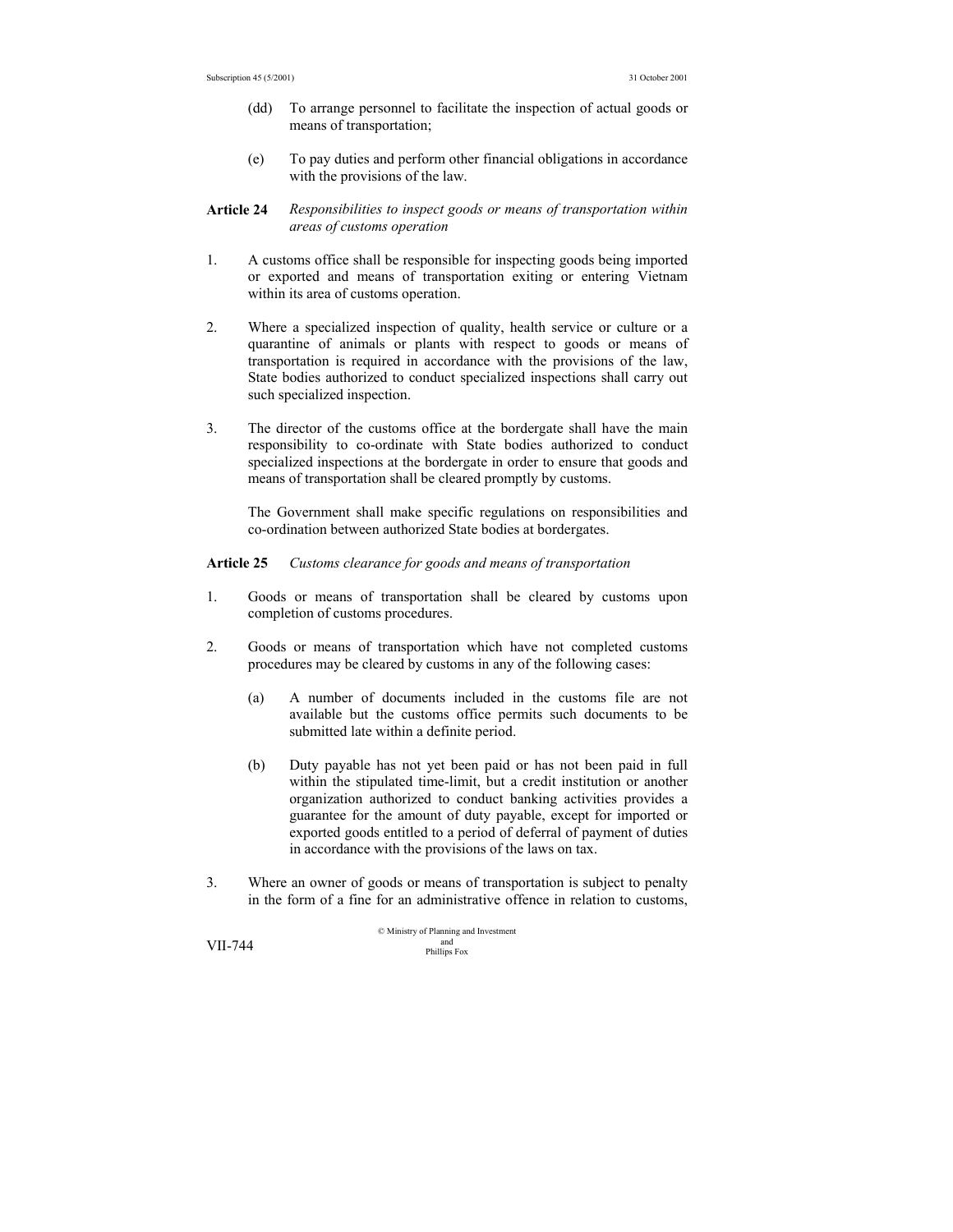the goods or the means of transportation may be cleared by customs if the fine has already been paid or a credit institution or another organization authorized to conduct banking activities provides a guarantee for the amount payable in order to implement the penalty decision of the customs office or authorized State body.

- 4. With respect to imported or exported goods which are subject to appraisal, the customs office shall decide on customs clearance on the basis of the results of the appraisal. Pending the results of an appraisal, if the owner of goods requests to take back goods for conservation, the customs office shall only accept such request in the case where all conditions for customs control stipulated by the General Department of Customs have been satisfied.
- 5. Goods imported or exported for urgent requirements shall be cleared by customs in accordance with article 35 of this Law.

#### **Article 26** *Customs control*

- 1. Customs control of goods and means of transportation shall be carried out by the following methods:
	- (a) Seals affixed by customs or by other technical facilities;
	- (b) Direct control carried out by State employees of Customs;
- 2. Periods of customs control:
	- (a) From the time when goods being imported or means of transportation entering Vietnam arrive in the area of customs operation and until the time of customs clearance;
	- (b) From the time of commencement of the inspection of actual goods being exported and until the time of actual export;
	- (c) From the time when goods or means of transportation in transit in Vietnam arrive in the area of custom operation and until the time of exit from the territory of Vietnam.
- 3. The owner of goods, the captain or the operator of the means of transportation or the agent performing customs procedures shall be obliged to ensure the original state of goods and customs seals; where the original state of goods or of customs seals is not maintained due to *force majeure*, upon carrying out necessary measures to prevent and limit all losses which may occur, he or she shall inform the nearest customs office or people's committee of the nearest commune, ward or township for certification, as soon as practicable.

$$
\circledcirc
$$
   
Ministry of Planning and Investment  
philips Fox  
  $VII-745$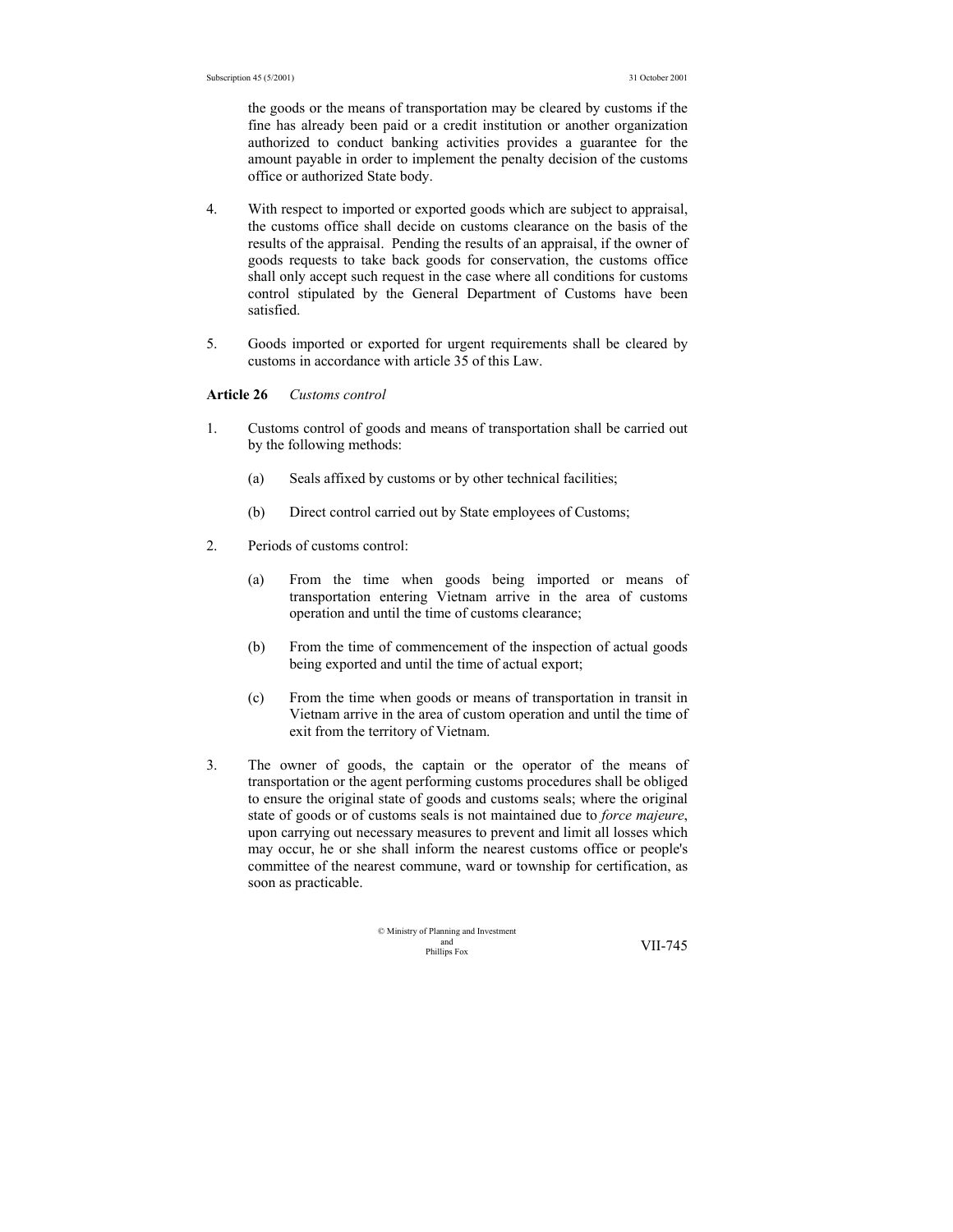#### **Article 27** *Duties and powers of State employees of Customs*

When performing customs procedures, State employees of Customs shall have the following duties and powers:

- 1. To comply strictly with the law and customs professional process, and to be responsible for the performance of their duties and powers;
- 2. To provide guidelines to declarants as requested;
- 3. To carry out customs inspection and control; in the case of discovery of indications of a breach of the laws on customs having been committed, to request the owner of goods, the captain or the operator of the means of transportation or the authorized person to perform the requirements for inspection or search of goods or means of transportation in accordance with the provisions of the law;
- 4. To take samples of goods in the presence of the declarant for analysis by the customs office or for appraisal to facilitate the inspection of goods; to use results of the analysis or the appraisal to determine the right code and quality of goods;
- 5. To request declarants to provide information or documents relating to goods or means of transportation aimed at determining the right code or the value of goods in order to facilitate the collection of duties and other charges in accordance with the provisions of the law;
- 6. To control the opening, closure, transhipping, loading or unloading of goods at places for customs procedures and places of inspection of imported or exported goods;
- 7. To request the captain or the operator of the means of transportation to operate on the route and stop at the place stipulated;
- 8. To perform other duties and powers in accordance with the provisions of the law.

#### SECTION 2

#### **Customs Inspection and Control of Goods**

#### **Article 28** *Verification and registration of customs files*

Upon receiving a customs file, State employees of Customs shall verify the information declared in light of the items required in the custom declaration form, the documents included in the customs file, and the conformity of information declared in the customs declaration and documents included in the customs file; and shall register the customs file in accordance with the provisions of the law; in

© Ministry of Planning and Investment **VII-746** and phillips Fox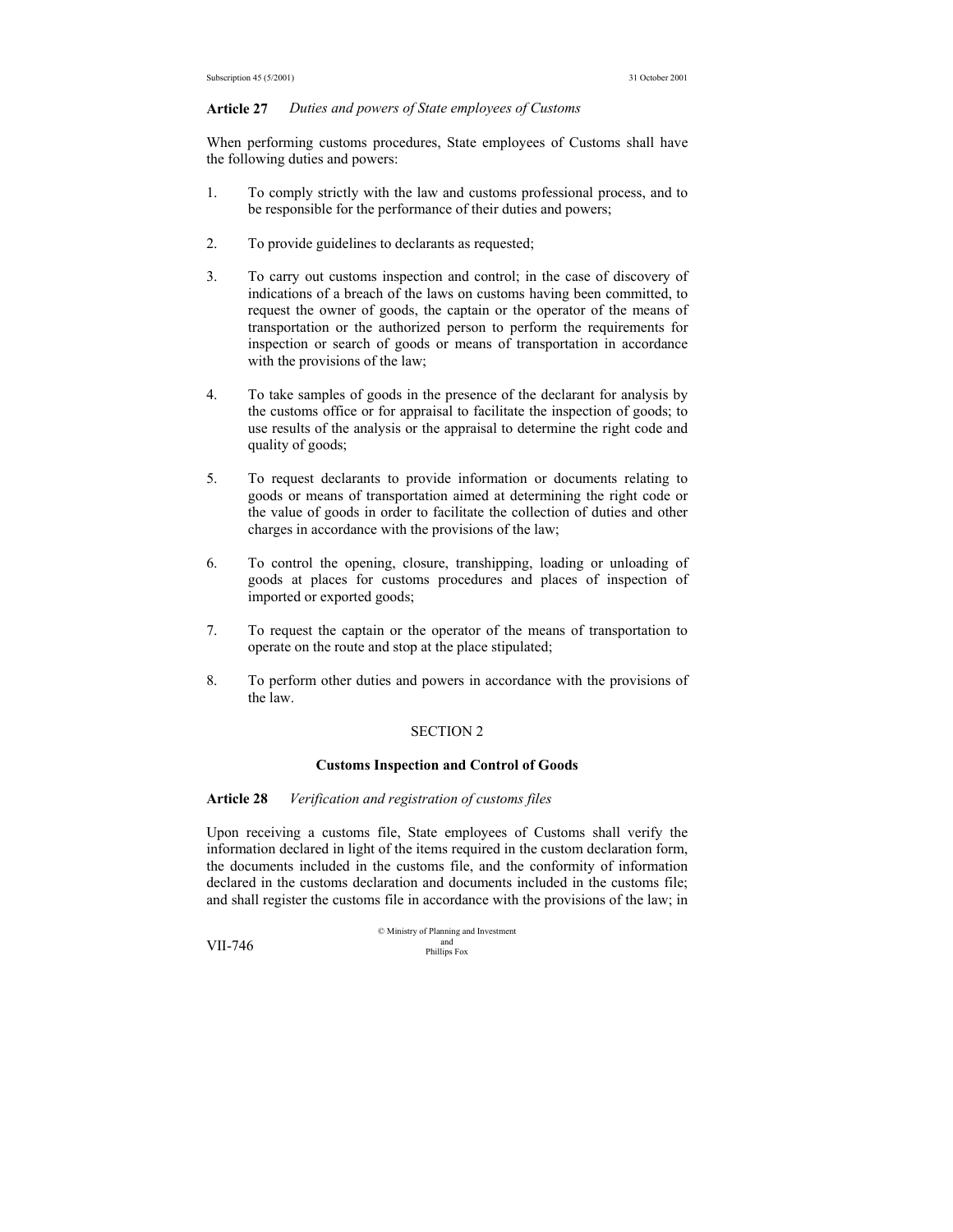the case of refusal to register the customs file, shall provide notification thereof to the declarant.

**Article 29** *Bases and powers to decide on forms of inspection of actual imported or exported goods for customs clearance* 

- 1. The form of inspection of actual goods being imported or exported shall be determined on the basis of observance of the laws by the owner of goods; the State policy on management of imported or exported goods; the nature, the type and the origin of imported or exported goods; the customs file and other information relating to imported or exported goods.
- 2. The director of the customs office of the bordergate or of the customs office of the place for customs procedures outside the bordergate shall decide on the form of inspection of actual goods being imported or exported and any change of the form of inspection shall be as provided for in article 30 of this Law.

#### **Article 30** *Forms of inspection of actual goods being imported or exported for customs clearance*

- 1. Forms of inspection of actual goods being imported or exported shall include the following:
	- (a) Exemption from inspection of actual goods imported or exported by owners who have strictly complied with the laws on customs applicable to goods regularly imported or exported, exported agricultural or aquatic products, imported or exported goods of export processing zones, goods stored in customs bond warehouses, goods brought into preferential customs zones, and other goods included in the list provided by the Government.

 With respect to goods for which a decision on exemption from inspection has been made, upon discovery of any indications of a breach of the laws on customs having been committed, the form of inspection stipulated in sub-clause (c) of this clause shall be applied.

(b) Random inspection of actual goods shall be carried out with respect to ten (10) per cent or less of each consignment of imported or exported goods being raw materials and supplies imported for production of goods for export or processing of goods for export, goods of the same type, goods contained in identical containers or imported or exported goods which are not entitled to exemption from inspection as stipulated in sub-clause (a) of this clause.

> © Ministry of Planning and Investment and<br>Phillins Fox

VII-747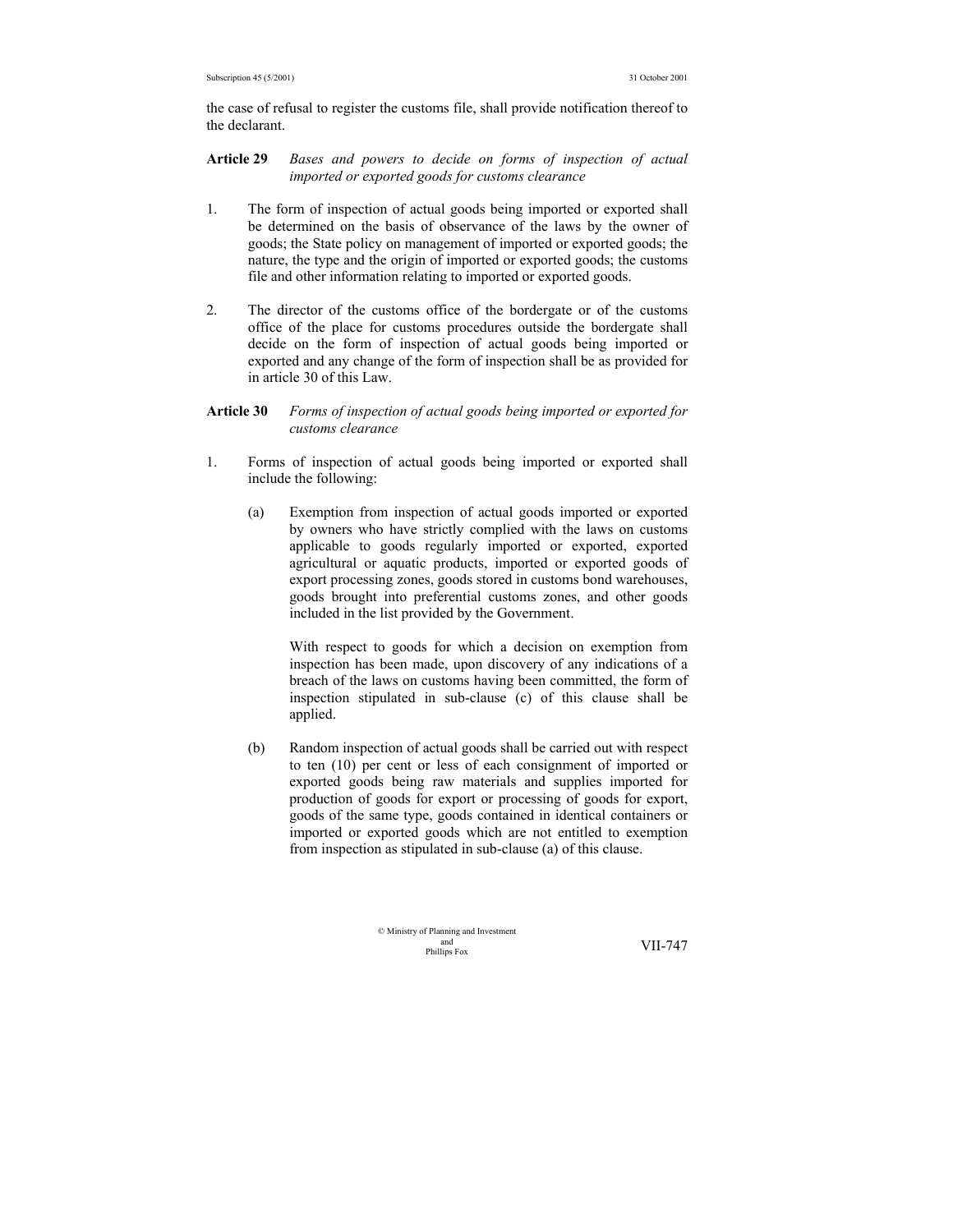Where any breach of the laws on customs is discovered during the inspection, the form of inspection stipulated in sub-clause (c) of this clause shall be applied.

- (c) Inspection of the whole consignment of actual goods being imported or exported in the case of owners of goods who have breached the laws on customs on a number of occasions; consignments of goods where there are indications of a breach of the laws on customs having been committed.
- 2. The inspection of actual goods shall be carried out directly by State employees of Customs or by machinery, technical equipment or other professional measures in the presence of the declarant or his or her legal representative, upon registering the customs file and taking goods to the place of inspection.

 Priority shall be given to inspecting goods which are live animals or plants, perishable goods or other special goods.

### **Article 31** *Inspection of actual goods being imported or exported without declarants being present*

- 1. The director of the customs office of the bordergate or of the customs office of the place for customs procedures outside the bordergate shall decide to carry out an inspection without the declarant being present and provide notification thereof to the owner of goods in the following cases:
	- (a) For protection of security;
	- (b) For protection of hygiene or the environment;
	- (c) There are indications of a serious breach of the law having been committed;
	- (d) The declarant fails to be present in order to perform customs procedures within the stipulated time-limit;
	- (dd) At the request of the declarant.
- 2. An inspection without the declarant being absent shall be carried out in the presence of a representative of the carrier concerned or a representative of the people's committee of the nearest commune, ward or township.

#### **Article 32** *Inspection after customs clearance*

1. In the case of discovery of indications of a breach of the laws on customs having been committed with respect to imported or exported goods which

© Ministry of Planning and Investment and VII-748 Phillips Fox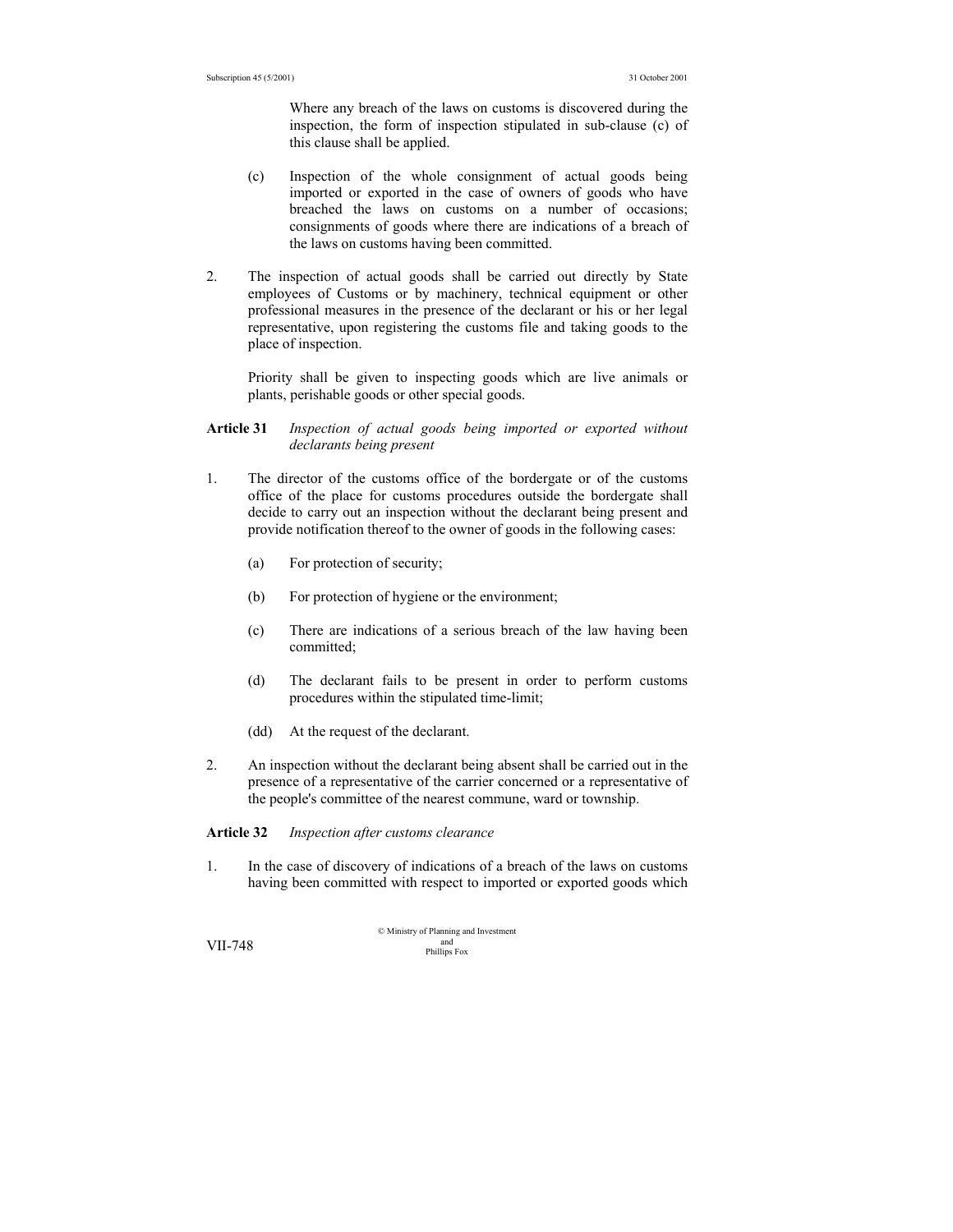have already been cleared by customs, the customs office may take the measure of inspection after customs clearance.

- 2. Within five years from the date on which imported or exported goods are cleared by customs, the director of the provincial Customs Department, inter-provincial Customs Department of two or more provinces or Customs Department of a city under central authority shall be entitled to make a decision on inspection after customs clearance. Where necessary, the General Department of Customs shall make a decision on inspection after customs clearance.
- 3. Based on the decision on inspection after customs clearance, State employees of Customs shall directly inspect books of accounts, vouchers and other documents relating to the consignment of imported or exported goods which have been cleared by customs at the enterprise concerned and compare them against the customs declaration and documents included in the customs file; and where necessary and possible, shall carry out inspection of actual goods.
- 4. During the inspection, bodies, organizations and individuals concerned shall facilitate and make available any accounting vouchers, information and documents necessary for the inspection at the request of the customs office.

 The Government shall make specific regulations on inspection after customs clearance.

### **Article 33** *Temporarily imported or temporarily exported goods*

- 1. Temporarily imported or temporarily exported goods subject to customs inspection and control shall include the following:
	- (a) Goods for fairs, exhibitions or introduction of products;
	- (b) Machinery, equipment and specialized tools required for duties for a definite period;
	- (c) Accessories and parts required for replacement and repair of foreign seagoing vessels or aircraft;
	- (d) Other goods in accordance with the provisions of the law.
- 2. Temporarily imported goods must be re-exported, or temporarily exported goods must be re-imported, within the stipulated period and shall be subject to customs procedures.
- 3. Where temporarily imported goods are not re-exported, or temporarily exported goods are not re-imported, but are sold, donated or exchanged,

© Ministry of Planning and Investment and Phillips Fox VII-749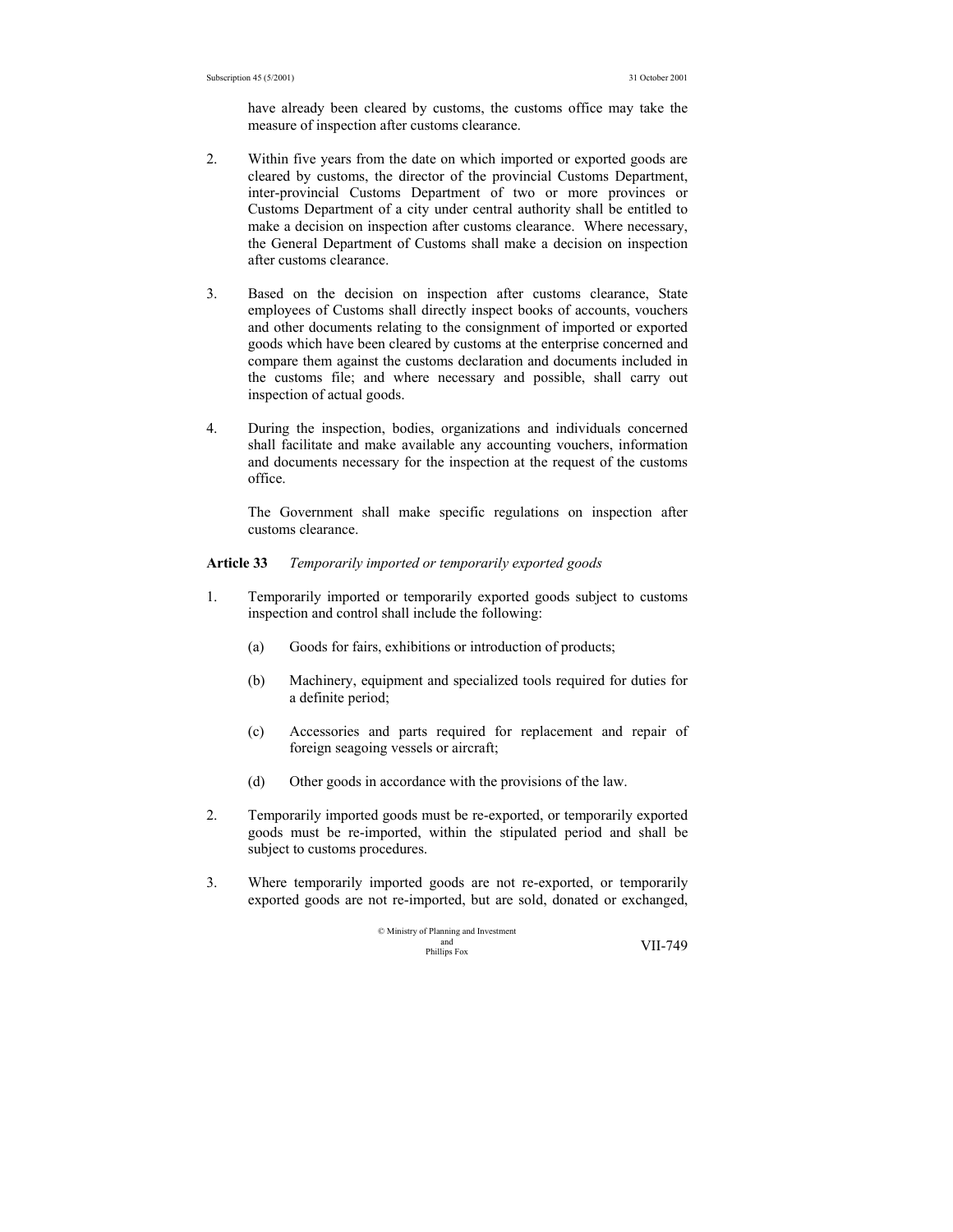such goods shall be subject to the customs procedures applicable to imported or exported goods; if such goods are those included in the list of goods the import or export of which is conditional, the laws on goods the import or export of which is conditional shall apply.

#### **Article 34** *Gifts and donations*

- 1. Goods being gifts or donations shall be subject to customs procedures if such goods are those included in the list of goods the import or export of which is conditional, and the laws on goods the import or export of which is conditional shall apply.
- 2. Any use of goods included in the list of goods the import or export of which is prohibited as a gift or donation shall be strictly prohibited.
- 3. The quantity of duty-free goods being gifts and donations shall be stipulated by the Government.

#### **Article 35** *Goods imported or exported for urgent requirements*

- 1. Goods imported or exported for urgent requirement shall include the following:
	- (a) Goods required for the immediate removal of consequences of a natural calamity;
	- (b) Goods for requirements of urgent relief;
	- (c) Goods for requirements of national defence and security and goods for other urgent requirements under a decision of the Prime Minister of the Government.
- 2. Goods imported or exported for urgent requirements may be cleared by customs prior to submission of a customs declaration and other documents included in the customs file.

## **Article 36** *Goods purchased, sold or exchanged by residents living in border areas*

- 1. Goods purchased, sold or exchanged by residents living in a border area shall be goods for the living needs and normal production of the residents living in the border area.
- 2. The purchase, sale and exchange of goods between residents living in a border area of Vietnam and residents living in the border areas of a neighbouring country which shares a national border with Vietnam shall be subject to customs inspection and control; and in areas where there is

© Ministry of Planning and Investment and VII-750 Phillips Fox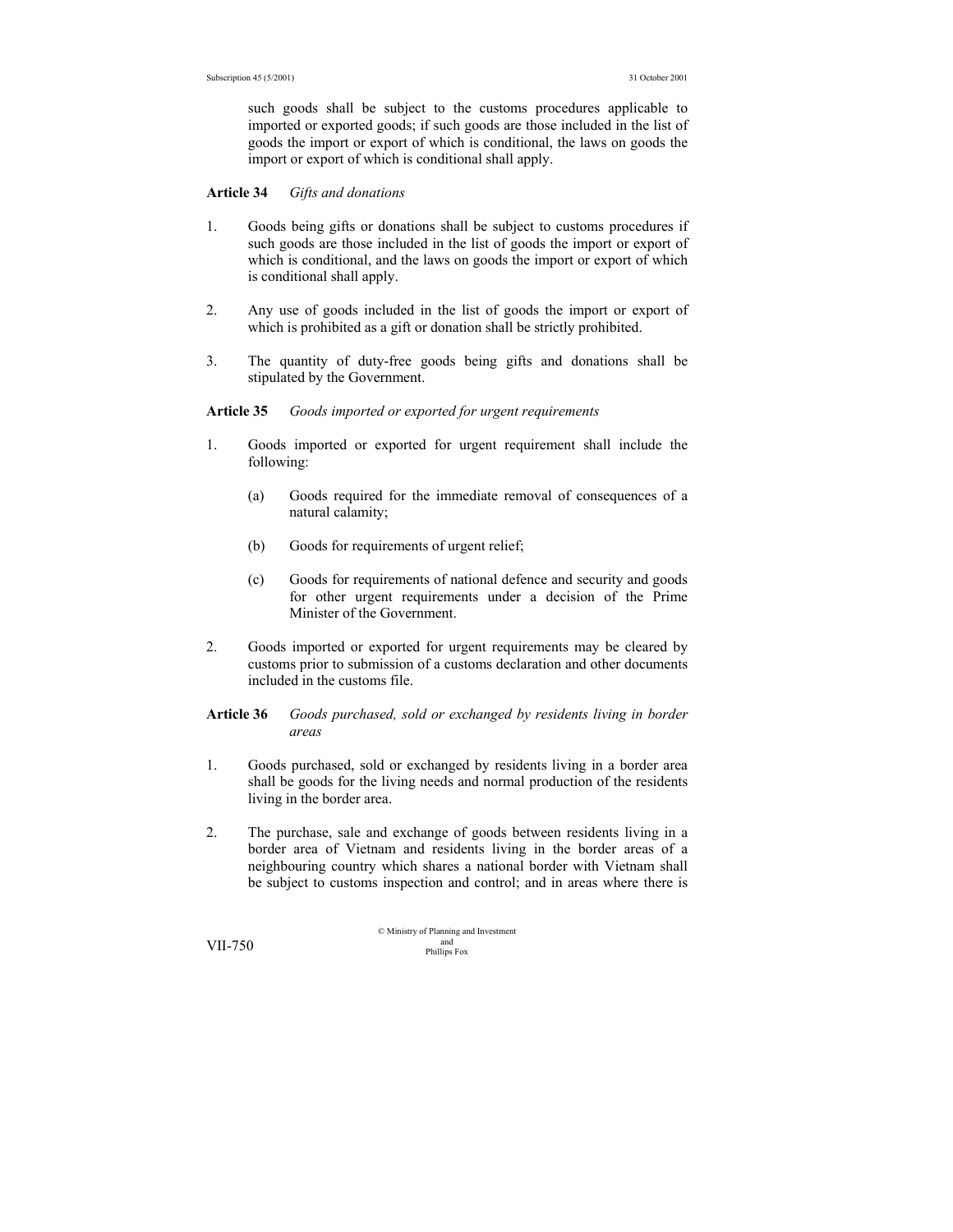no customs office, inspection and control by border soldiers in accordance with the provisions of the law.

3. The Government shall provide for the responsibilities of local authorities, co-ordination between State bodies, and a policy of purchase, sale and exchange of goods between residents living in border areas.

#### **Article 37** *Goods imported or exported by post*

- 1. Goods imported or exported by post shall be subject to customs procedures in accordance with this Law.
- 2. Where the person authorized to make a customs declaration is the enterprise providing postal services, it shall perform all responsibilities of a declarant in accordance with this Law; and shall only be permitted to forward and deliver goods after customs clearance.
- **Article 38** *Goods on means of transportation exiting, entering or in transit in Vietnam*
- 1. Goods being items on means of transportation exiting, entering or in transit in Vietnam shall not be subject to customs procedures but shall be subject to customs control.
- 2. Goods purchased from means of transportation entering Vietnam shall be subject to the customs procedures applicable to imported goods.

 Goods sold to the crew and passengers of means of transportation exiting or entering Vietnam shall be subject to customs procedures applicable to exported goods.

#### **Article 39** *Goods imported or exported by the method of e-business*

- 1. Goods imported or exported by the method of e-business shall be subject to customs inspection and control.
- 2. The Government shall make regulations on customs inspection and control of goods imported or exported by the method of e-business.

#### **Article 40** *Goods in transit*

- 1. Goods in transit shall be subject to customs procedures at the first arrival bordergate and at the last departure bordergate; and shall be subject to customs control during transportation in the territory of Vietnam.
- 2. Where goods are in transit but do not go through the territorial mainland, or goods in transit are stored in a warehouse located within the area of a bordergate, a transit permit shall not be required. Where goods are in

© Ministry of Planning and Investment and Phillips Fox VII-751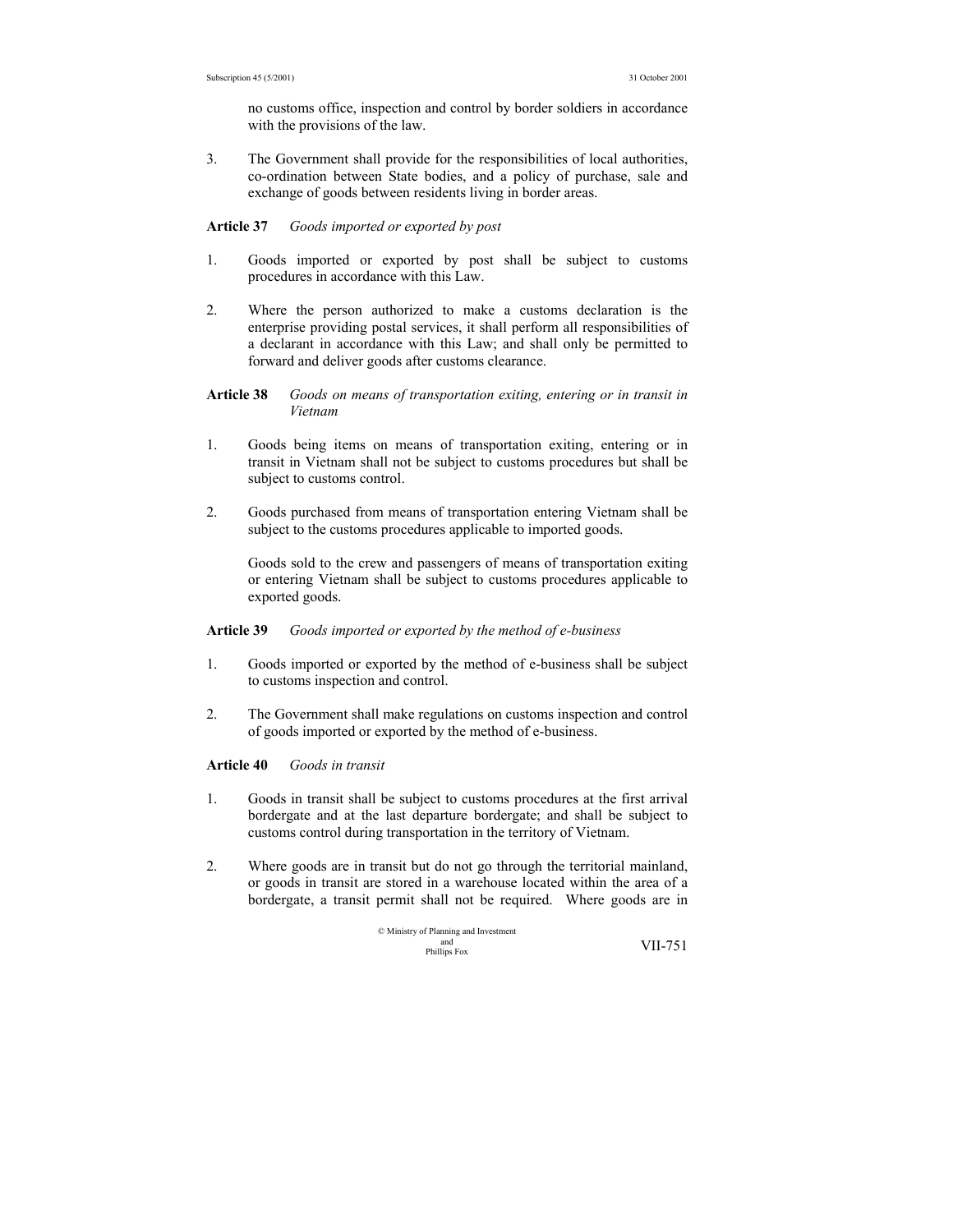transit through the territorial mainland of Vietnam and/or stored in a warehouse located outside the area of a bordergate or goods in transit are subject to a permit in accordance with the provisions of the law, a permit of the authorized State body must be presented.

- 3. An inspection of goods in transit shall only be carried out in cases where there are indications of a breach of the law having been committed.
- 4. Goods in transit may only be sold in Vietnam upon obtaining permission from the authorized State body of Vietnam and completing customs procedures applicable to imported goods.

**Article 41** *Goods transferred from one bordergate to another* 

- 1. Goods transferred from one bordergate to another shall include the following:
	- (a) Exported goods in respect of which customs procedures have been completed and which are transported from the place for customs procedures outside the bordergate to the bordergate of departure;
	- (b) Imported goods which are transported from the bordergate of arrival to the place for customs procedures outside the bordergate;
	- (c) Imported or exported goods which are transported from one place for customs procedures to another.
- 2. Goods transferred from one bordergate to another shall be subject to customs inspection and control.
- 3. Imported or exported goods moving between two places which are places of inspection of actual goods being imported or exported and are located outside the place for customs procedures shall be entitled to the regime of transfer from one bordergate to another if so agreed in writing by the director of the provincial Customs Department, inter-provincial Customs Department of two or more provinces or Customs Department of a city under central authority.

## **Article 42** *Routes, periods of transit or transfer from one bordergate to another*

Goods in transit or transferred from one bordergate to another must be transported by the correct route through the stipulated bordergate on time and shall be subject to customs control.

The Ministry of Transport and Communications shall stipulate routes for transportation of goods in transit; the General Department of Customs shall

© Ministry of Planning and Investment and VII-752 Phillips Fox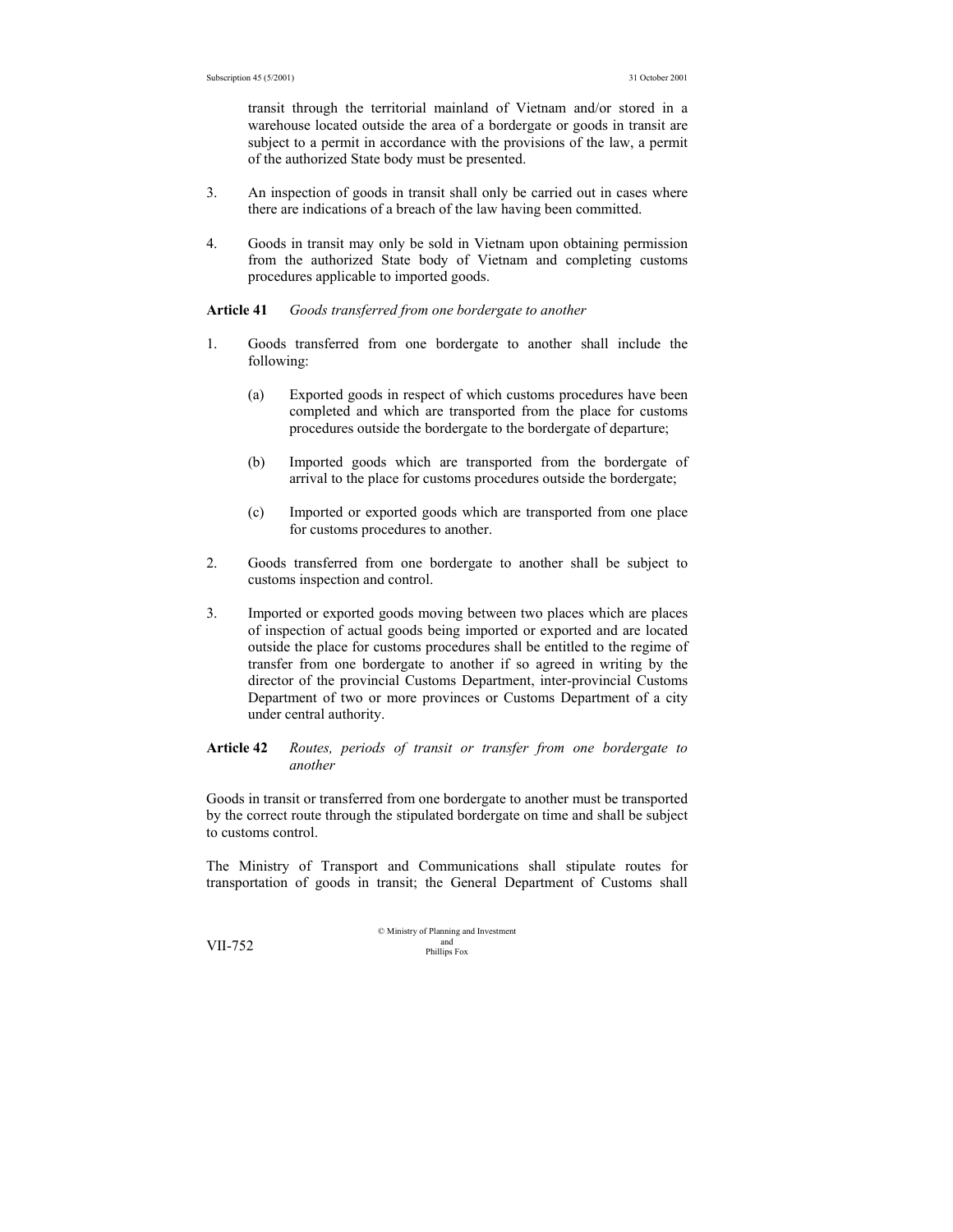stipulate routes for transportation of goods transferred from one bordergate to another.

#### **Article 43** *Moveable assets*

An individual, family or organization having moveable assets must possess a document evidencing ownership rights with respect to such assets, except for belongings and items for normal living needs.

The Government shall make specific regulations on moveable assets.

#### **Article 44** *Luggage of persons exiting or entering Vietnam*

- 1. Luggage of persons exiting or entering Vietnam shall be subject to customs procedures.
- 2. Luggage of persons entering or exiting from Vietnam in excess of the quantity of duty-free luggage shall be subject to customs procedures applicable to imported or exported goods.

 A person who exits or enters Vietnam may deposit his or her luggage in a warehouse at the bordergate and receive it upon entering or exiting from Vietnam.

- 3. The Government shall make regulations on luggage allowances and quantities of duty-free luggage.
- **Article 45** *Dealing with goods which are abandoned, misplaced, are taken by mistake or are not received by owners within time-limit for customs declaration*
- 1. Goods the owner of which has publicly declared abandonment or has acted in a way indicating abandonment thereof shall be sold and proceeds of their sale shall be paid to the State Budget after deduction of expenses incurred.

 Abandonment of goods by an owner shall not be recognized where there are indications of a breach of the law having been committed.

2. In the case of goods which have been misplaced or been taken by mistake, if within one hundred and eighty (180) days the owner proves that such goods are under his or her ownership and have been sent by mistake or mislaid in Vietnam, they shall be re-exported; where such goods have been sent to the incorrect address of the recipient, the in correct address of the recipient shall be corrected; where such goods have been misplaced in other countries, then forwarded to Vietnam, the owner may perform customs procedures in order to receive such goods upon paying expenses incurred; where no one claims the goods within one hundred and eighty

$$
\begin{array}{ll}\n\textcirc\; \text{Ministry of Planning and Investment} \\
\text{and}\; \text{Investment} \\
\text{Philips Fox}\n\end{array}\n\qquad \qquad \text{VII-753}
$$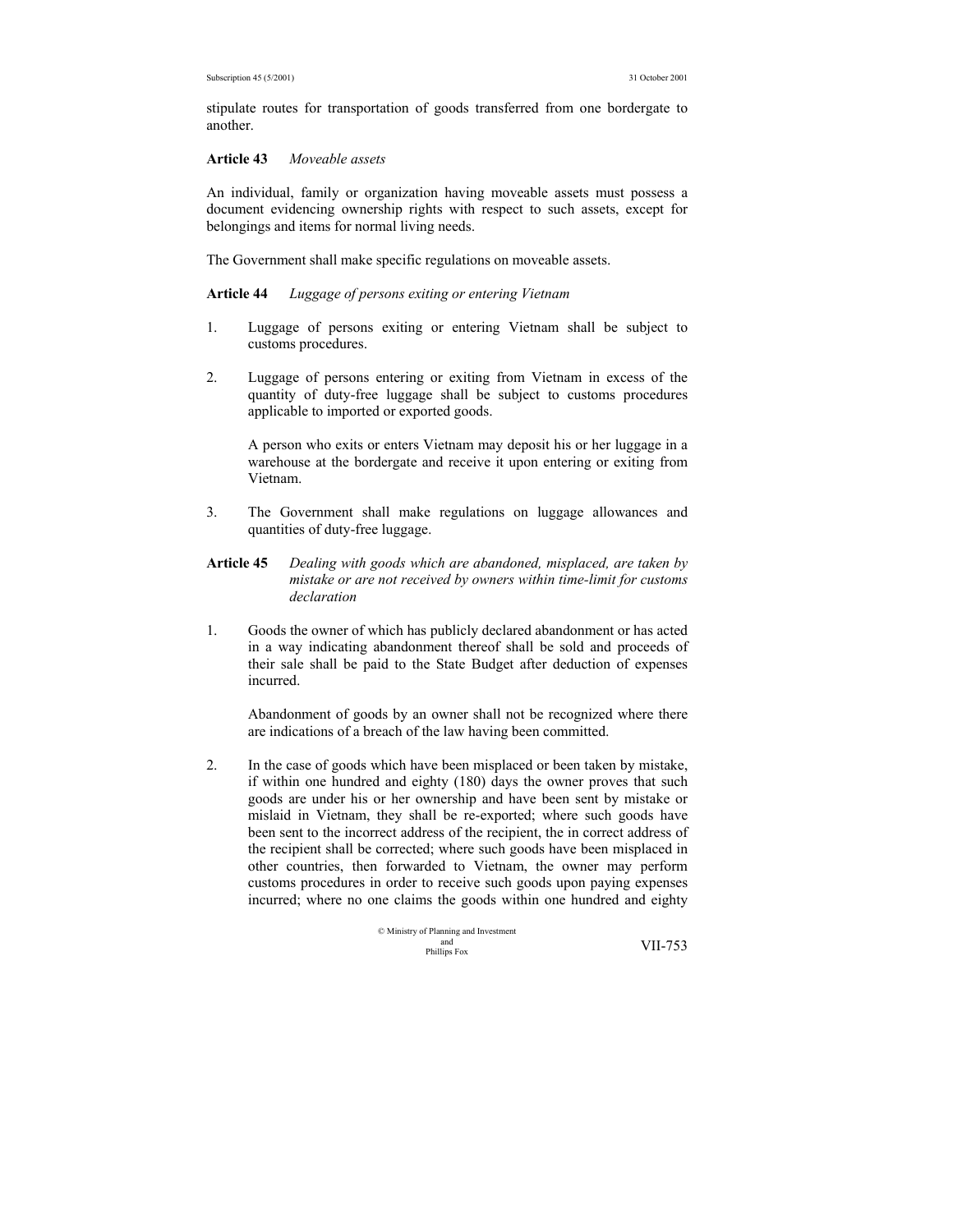(180) days, such goods shall be dealt with in accordance with clause 4 of this article.

- 3. Where the customs office reasonably believes that goods which are abandoned, misplaced or taken by mistake are smuggled goods, such goods shall be dealt with as in the case of smuggled goods.
- 4. In the case of imported goods which are not claimed within ninety (90) days from the date on which such goods arrive at the bordergate for unloading, the customs office shall announce them publicly by way of the mass media. If the owner of goods claims the goods within one hundred and eighty (180) days from the date of notification, he or she may complete import procedures and shall be liable to pay a fine and expenses incurred due to late performance of customs procedures; where the goods remain unclaimed, such goods shall be dealt with in accordance with the provisions of the law.

#### SECTION 3

### **Customs Inspection and Control of Goods in Customs Bond Warehouses and Bonded Warehouses**

#### **Article 46** *Goods in customs bond warehouses and bonded warehouses*

- 1. Goods of domestic or foreign organizations and individuals stored in customs bond warehouses shall be subject to customs inspection and control.
- 2. Only imported goods being materials for production of the owner of a bonded warehouse may be stored in a bonded warehouse.
- 3. The Government shall make specific regulations on the operation of customs bond warehouses and bonded warehouses.

#### **Article 47** *Rights and obligations of owners of customs bond warehouses or owners of goods stored in customs bond warehouses*

1. The owner of a customs bond warehouse may perform contracts for storage of goods in the customs bond warehouse in accordance with the provisions of the law; may move goods in the customs bond warehouse under agreement with the owner of goods, but shall have to provide prior notification thereof to the customs office.

 The owner of a customs bond warehouse shall notify the provincial Customs Department, inter-provincial Customs Department of two or more provinces or Customs Department of the city under central authority in writing of the current state of goods and operation of the customs bond warehouse every forty five (45) days.

© Ministry of Planning and Investment and VII-754 Phillips Fox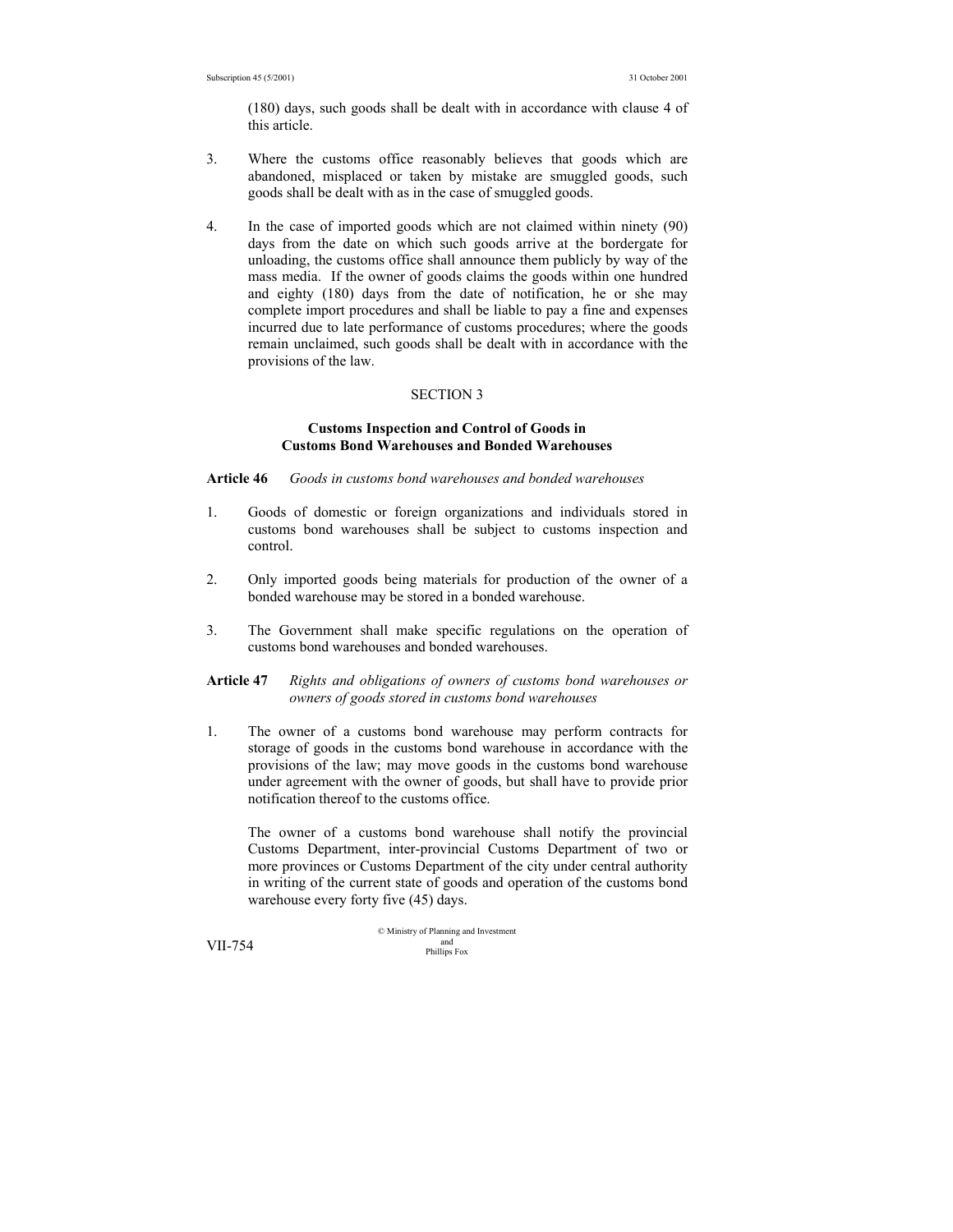The owner of a customs bond warehouse shall be responsible for performing requests of the customs office for inspection of goods in accordance with the provisions of the law.

2. The owner of goods stored in a customs bond warehouse may reinforce packaging, classify goods and take samples of goods under the control of State employees of Customs; and may transfer the ownership rights of goods in accordance with the provisions of the law. The removal of goods from one customs bond warehouse to another shall be subject to the written approval of the director of the provincial Customs Department, inter-provincial Customs Department of two or more provinces or Customs Department of the city under central authority.

 For the duration of storage of goods in a customs bond warehouse, the owner of goods must comply with the provisions of the laws on operation of customs bond warehouses.

#### **Article 48** *Period of storage of goods in customs bond warehouses*

The period of storage of goods in a customs bond warehouse shall not exceed twelve (12) months from the date on which such goods were stored in the customs bond warehouse; where there is a legitimate reason and the written consent of the director of the provincial Customs Department, inter-provincial Customs Department of two or more provinces or Customs Department of the city under central authority, this period may be extended, but by no more than six months.

#### **Article 49** *Authority to establish or terminate operations of customs bond warehouses and bonded warehouses*

The General Director of the General Department of Customs shall make decisions to establish or terminate the operation of customs bond warehouses.

Directors of provincial Customs Departments, inter-provincial Customs Departments of two or more provinces or Customs Departments of cities under central authority shall make decisions to establish or terminate the operation of bonded warehouses.

#### SECTION 4

#### **Customs Inspection and Control of Means of Transportation**

- **Article 50** *Places for customs procedures with respect to means of transportation exiting or entering Vietnam*
- 1. When exiting or entering Vietnam, means of transportation must cross Vietnamese bordergates.

| © Ministry of Planning and Investment |         |
|---------------------------------------|---------|
| and                                   | VII-755 |
| Phillips Fox                          |         |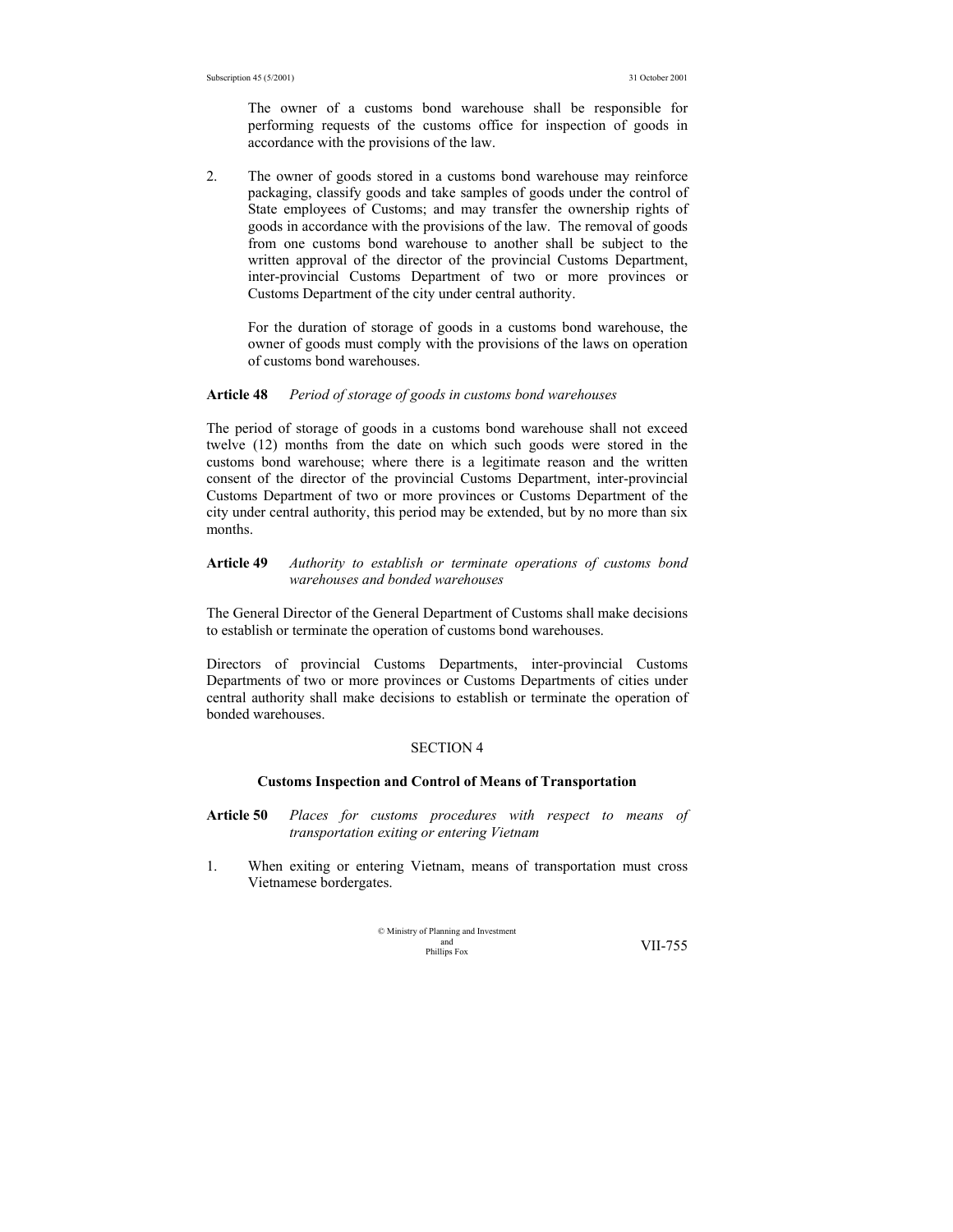Means of transportation entering Vietnam shall be subject to customs procedures at the first bordergate of arrival. Means of transportation exiting from Vietnam shall be subject to customs procedures at the last bordergate of departure.

- 2. The exit or entry of means of transportation through other places shall be in accordance with the regulations of the Government.
- **Article 51** *Routes, period of customs inspection and control with respect to means of transportation exiting, entering or in transit in Vietnam, or transferring from one bordergate to another*
- 1. Foreign means of transportation entering, exiting or in transit in Vietnam or transferring from one bordergate to another must move by the stipulated route and shall be subject to customs control from the time of arrival in the area of customs operation, during movement, and until the time of exit from the territory of Vietnam.
- 2. Vietnamese means of transportation entering Vietnam shall be subject to customs control from the time of arrival in the area of customs operation and until the time when all imported goods transported by the means of transportation are unloaded from the means of transportation for performance of import procedures.

 Vietnamese means of transportation exiting Vietnam shall be subject to customs control from the time of loading of exported goods and until the time of exit from the territory of Vietnam.

3. The head of the customs office at the bordergate, the head of the customs office of the place for customs procedures outside a bordergate or the head of the customs inspection group may, where he or she reasonably believes that goods are concealed illegally in a means of transportation entering, exiting or in transit in Vietnam or transferring from one bordergate to another or that there are indications of a serious breach of the law having been committed, order that departure be temporarily delayed or the means of transportation be stopped in order that it may be searched. Any search shall be carried out properly in accordance with the provisions of the law. The officer making the decision shall be responsible for it before the law.

#### **Article 52** *Declaration and inspection of means of transportation exiting, entering or in transit in Vietnam*

1. When performing customs procedures with respect to means of transportation exiting, entering or in transit in Vietnam, the owner or the operator of the means of transportation must make a customs declaration; submit or present transport documents; and provide information and documents relating to imported or exported good and items on the means of transportation. The time-limit for customs declarations shall be in

© Ministry of Planning and Investment **VII-756** and phillips Fox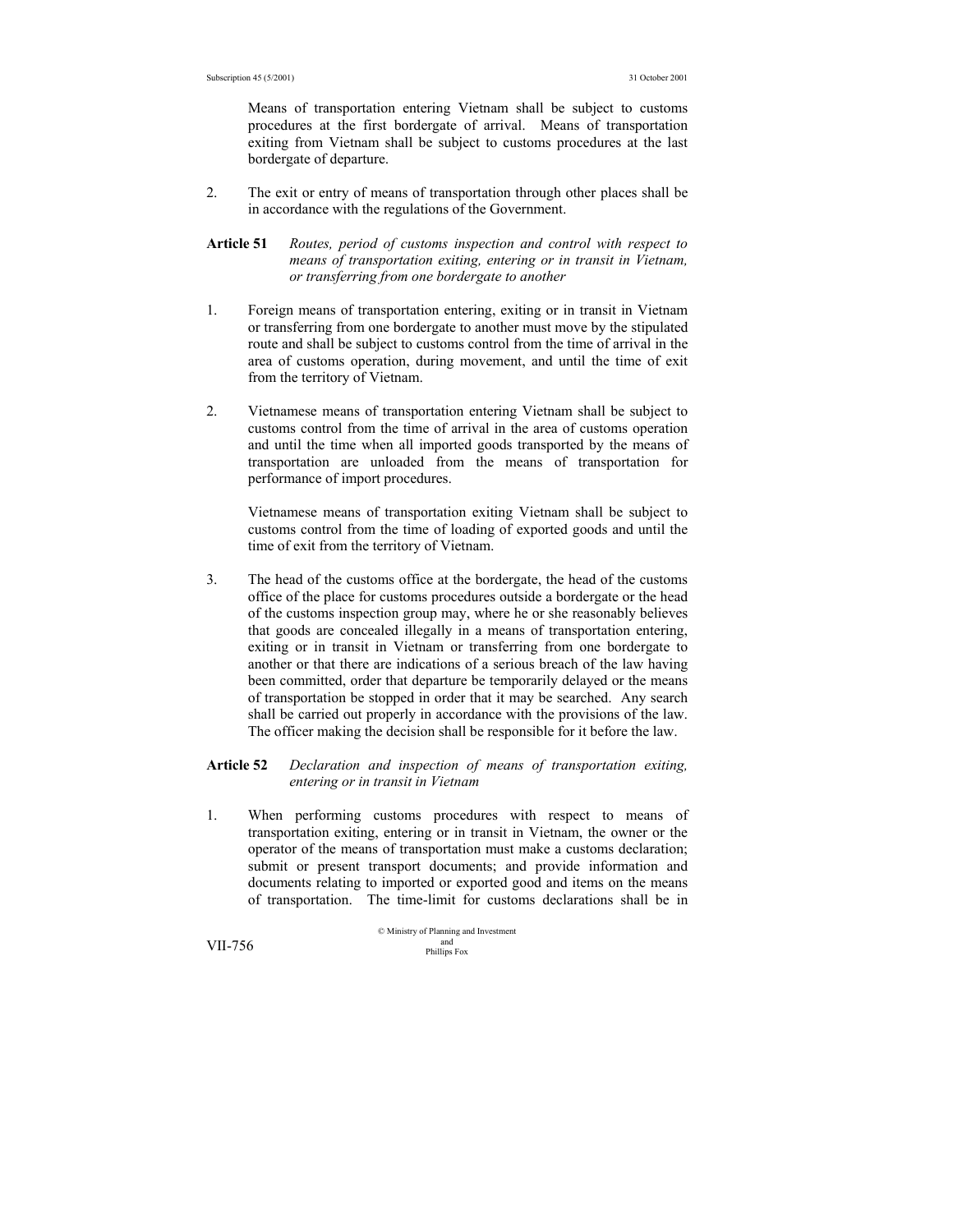accordance with the provisions of clauses 5, 6 and 7 of article 18 of this Law.

2. The verification of customs files and inspection of actual means of transportation by State employees of Customs shall be carried out in accordance with the provisions of articles 19.2(c) and (d), 20 and 22 of this Law.

 Where transport documents satisfy the requirements of customs inspection, the owner or operator of the means of transportation shall not be required to make a customs declaration, except for luggage and imported or exported goods of passengers exiting or entering Vietnam who are carried by the means of transportation.

**Article 53** *Transhipment, transfer from one bordergate to another, unloading from one carriage and loading onto another, disconnection of carriages, loading or unloading of goods on means of transportation exiting or entering Vietnam* 

The transhipment, transfer from one bordergate to another, unloading from one carriage and loading onto another, disconnection of carriages, loading or unloading of goods from means of transportation exiting or entering Vietnam during the period of customs inspection or control shall only be carried out upon obtaining the consent of the customs office.

The original state of the packages, containers or parcels of goods which are transhipped, transferred from one bordergate to another, unloaded from one carriage and loaded onto another or whose carriage is disconnected must be maintained.

- **Article 54** *International transportation combining with domestic transportation or domestic transportation combining transportation of imported or exported goods*
- 1. Means of transportation used for international transportation may combine with domestic transportation of goods upon obtaining permission from the authorized State body and satisfying conditions for customs control stipulated by the General Department of Customs.
- 2. Means of transportation used for domestic transportation may combine with transportation of imported or exported goods which are subject to customs control upon obtaining permission from the authorized State body and satisfying conditions for customs control stipulated by the General Department of Customs.

© Ministry of Planning and Investment and<br>Phillins Fox

VII-757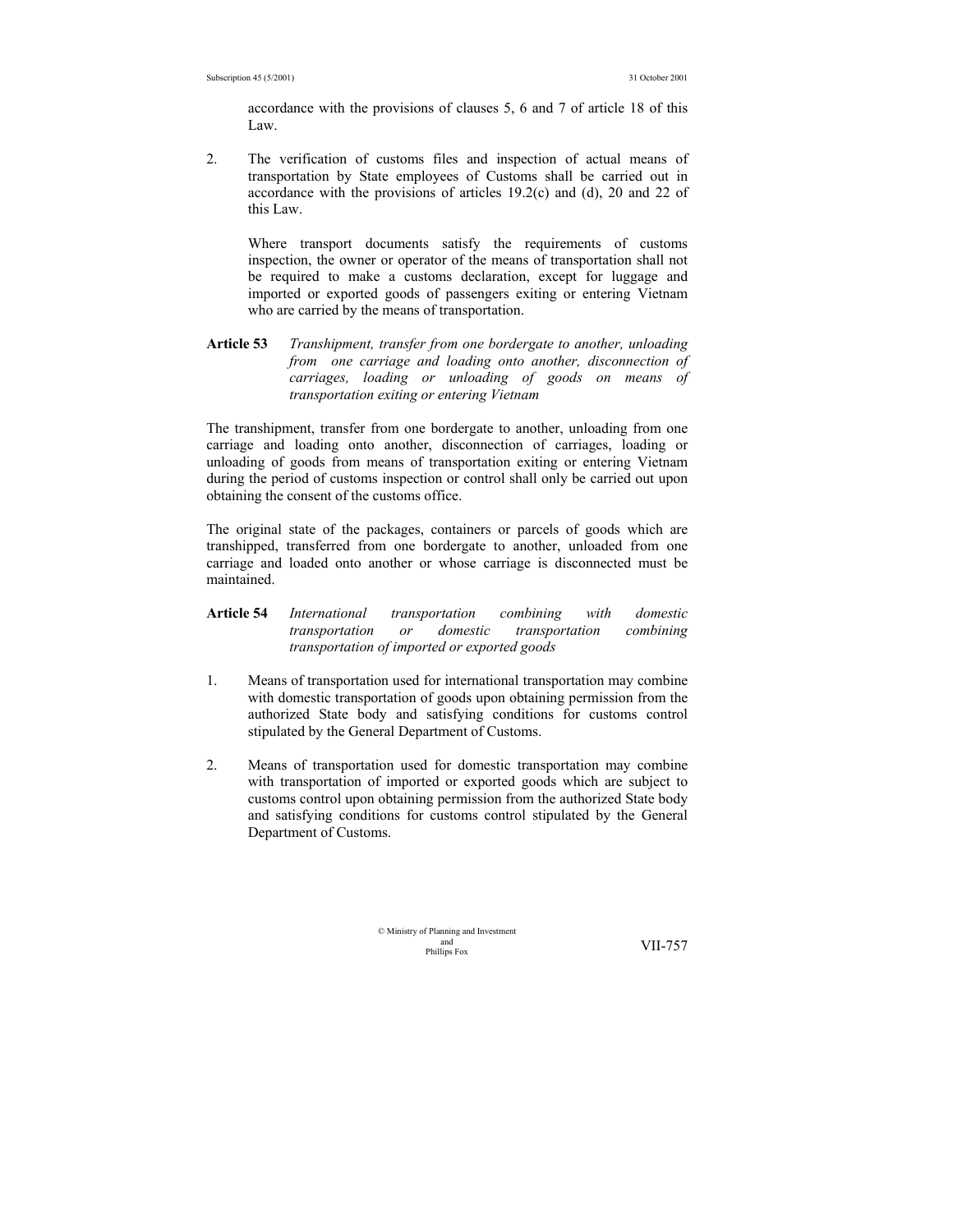#### **Article 55** *Means of transportation exiting, entering or in transit in Vietnam for the purpose of national defence or security*

Military means of transportation and other means of transportation used for the purpose of national defence and security shall be subject to customs inspection and control in accordance with the regulations of the Government.

### **Article 56** *Responsibility of heads of port authorities of airports, seaports and international stations to co-ordinate with customs offices*

The head of the port authority of an airport, seaport or international station shall be responsible for notifying in advance the head of the customs office of the port of the time of arrival or departure, the place of stopping, and the period of loading or unloading of goods for seagoing vessels, aircraft or international trains.

#### SECTION 5

#### **Temporary Suspension of Customs Procedures for Imported or Exported Goods For Which Requests for Protection of Intellectual Property Rights Have Been Made**

### **Article 57** *Principle of temporary suspension of customs procedures*

- 1. An owner of intellectual property rights which are protected in accordance with the provisions of the law of Vietnam shall be entitled to request the customs office to suspend temporarily customs procedures with respect to imported or exported goods in respect of which he or she believes that an infringement of intellectual property rights has been committed.
- 2. The customs office may only make a decision on temporary suspension of customs procedures with respect to imported or exported goods when all conditions stipulated in article 58 of this Law are satisfied.

#### **Article 58** *Conditions for making requests for temporary suspension of customs procedures*

When making a request for temporary suspension of customs procedures, the owner of intellectual property rights shall be obliged to:

- 1. Submit a request application, evidence of lawful intellectual property rights, and evidence of infringement of his or her intellectual property rights to the customs office;
- 2. Pay in advance or submit a letter of guarantee issued by a credit institution or another organization authorized to conduct banking activities in order to secure, in accordance with the provisions of the law, compensation for any damage and expenses caused by the improper request for temporary suspension of customs procedures.

© Ministry of Planning and Investment and VII-758 Phillips Fox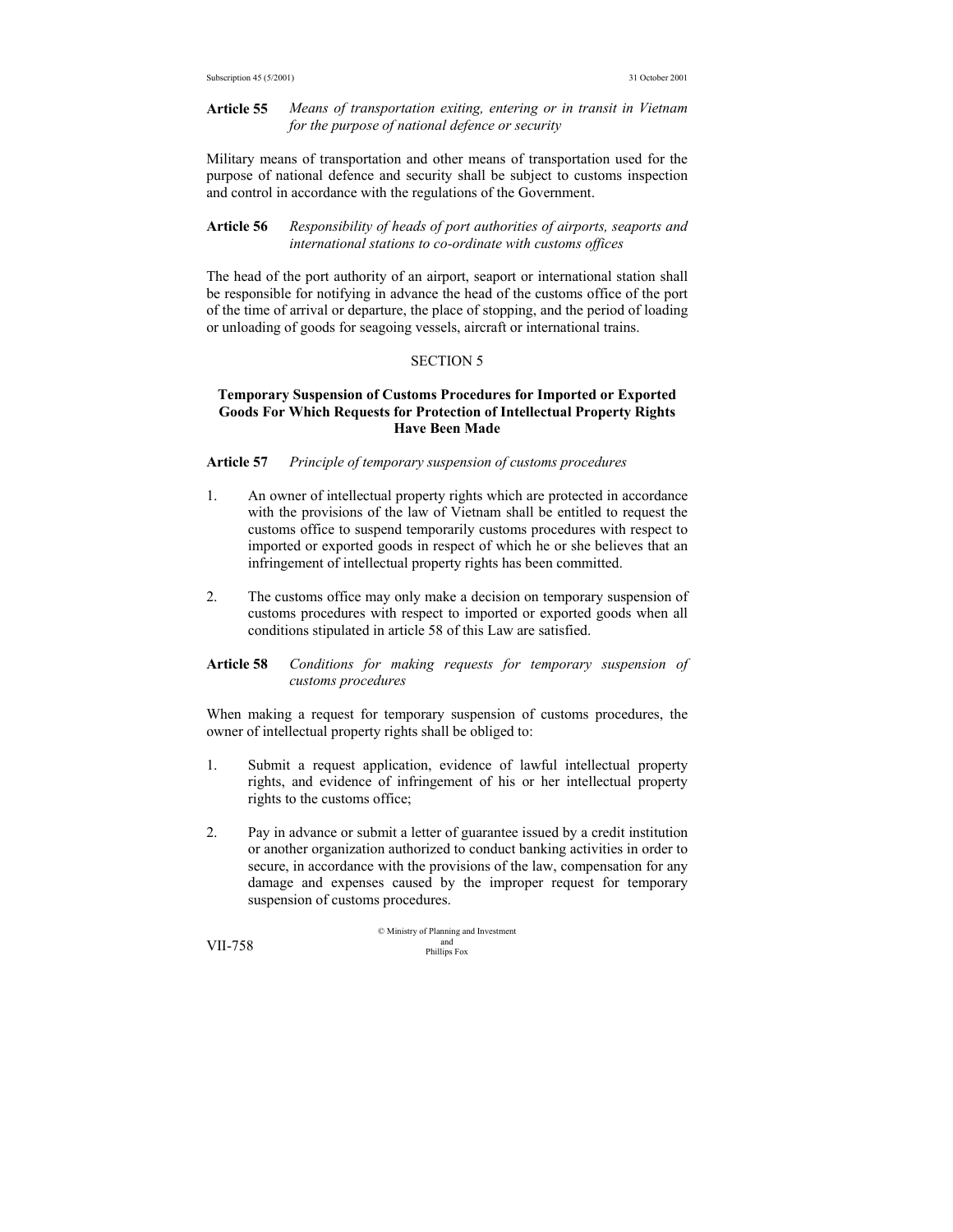**Article 59** *Specific regulations on temporary suspension of customs procedures*

The Government shall, on the basis of this Law and other relevant laws, make specific regulations on temporary suspension of customs procedures with respect to imported or exported goods in respect of which requests for protection of intellectual property rights are made.

## SECTION 6

#### **Regime for Preferential Treatment and Exemptions**

**Article 60** *Regime for preferential treatment and exemptions*

The regime for preferential treatment and exemptions stipulated in this Law shall include preferential treatment and exemptions from customs declaration and customs inspection.

**Article 61** *Exemptions from declaration and customs inspection*

- 1. Diplomatic or consular bags shall be exempt from declaration and customs inspection.
- 2. Luggage and means of transportation of bodies, organizations and individuals entitled to diplomatic privileges and immunity and the luggage and means of transportation of other special persons shall be exempt from customs inspection.
- **Article 62** *Dealing with beaches of regime for preferential treatment and exemptions*

Where there is concrete evidence which proves that the diplomatic or consular bags are being used for a purpose which is in contravention of the international treaty on diplomatic or consular relations to which the Socialist Republic of Vietnam is a signatory or participant or that the luggage or means of transportation contains prohibited exports and imports or objects which are not entitled by law to the regime for preferential treatment and exemptions, the General Department of Customs shall make a decision to deal with the breach in accordance with such international treaty.

> © Ministry of Planning and Investment and<br>Phillins Fox

VII-759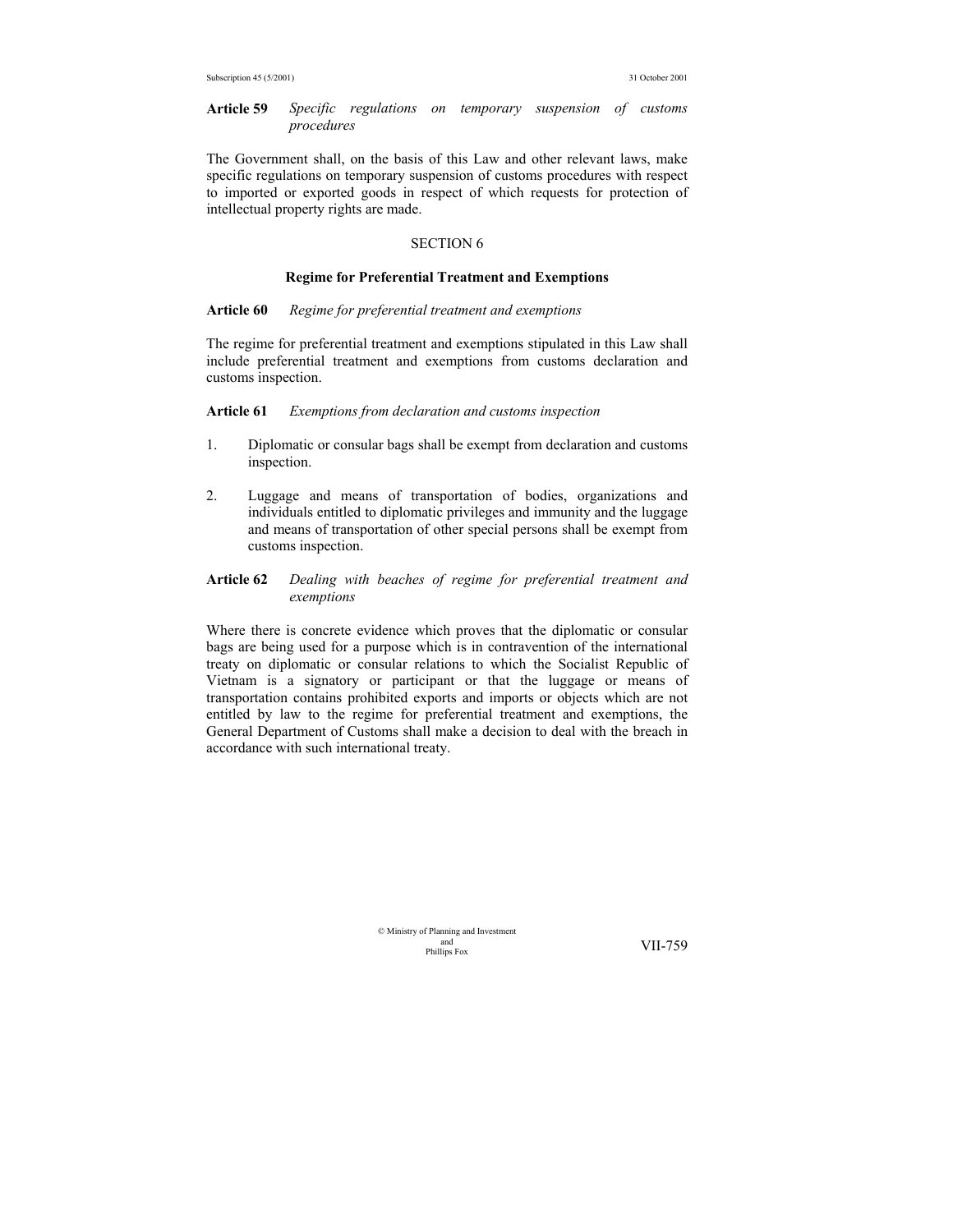## CHAPTER IV

## **Responsibilities of Customs to Prevent and Combat Smuggling or Illegal Transportation of Goods Across Borders**

#### **Article 63** *Duties of customs to prevent and combat smuggling or illegal transportation of goods across the borders*

- 1. Customs offices at all levels shall, depending on their respective duties and powers, organize operations to prevent and combat smuggling or illegal transportation of goods across the borders.
- 2. Customs offices at all levels may establish specialized units aimed at conducting operations to prevent and combat smuggling or illegal transportation of goods across the borders.
- **Article 64** *Scope of responsibilities to prevent and combat smuggling or illegal transportation of goods across borders*
- 1. A customs office shall be responsible for inspecting, controlling and checking goods and means of transportation within its area of customs operation aimed at actively preventing and combating smuggling or illegal transportation of goods across borders.

 In the case of goods and means of transportation in the area of customs operation, if any body, organization or individual discovers an act of smuggling or illegal transportation of goods across borders, such body, organization or individual shall provide prompt notification thereof to the customs office in order to inspect and deal with such act.

2. With respect to places outside its area of customs operation, the customs office shall be responsible for co-ordinating with relevant State bodies to take measures to prevent and combat smuggling or illegal transportation of goods across borders.

 In the case of goods and means of transportation outside its area of customs operation, where a relevant State body has concrete evidence which proves that an act of smuggling or illegal transportation of goods across borders is conducted, such body shall, depending on its authority, inspect and deal with such act in accordance with the provisions of the law.

3. People's committees at all levels shall direct and co-ordinate with the customs office and other relevant State bodies located in their respective localities in carrying out operations to prevent and combat smuggling or illegal transportation of goods across borders.

© Ministry of Planning and Investment and VII-760 Phillips Fox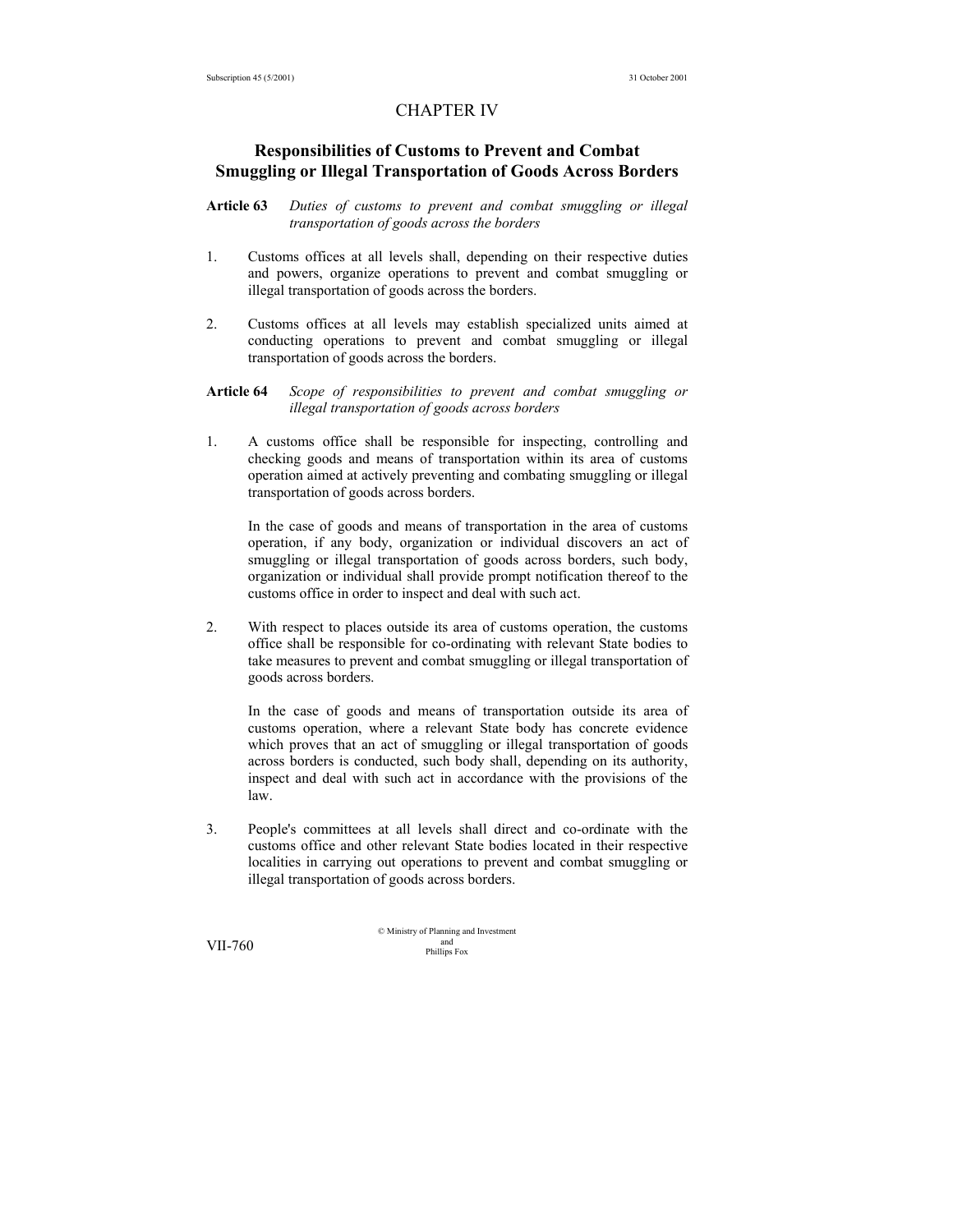- **Article 65** *Authority of customs offices to take measures to prevent and combat smuggling or illegal transportation of goods across borders*
- 1. To organize forces, to establish a database, to take necessary professional measures, to collect information in Vietnam and abroad relating to customs operations aimed at actively preventing and combating smuggling or illegal transportation of goods across borders and facilitating customs clearance of goods and inspection after customs clearance; to co-ordinate with relevant bodies in maintaining confidentiality of persons who provide information on smuggling or illegal transportation of goods across borders in accordance with the provisions of the law.
- 2. To carry out customs control of goods and means of transportation; to have the main responsibility to co-ordinate with relevant State bodies to conduct operations to prevent and combat smuggling or illegal transportation of goods across borders within its area of customs operation.
- 3. To take necessary intelligence measures in accordance with the provisions of the law aimed at discovering acts of smuggling or illegal transportation of goods across borders.
- 4. To request bodies, organizations and individuals concerned to provide information and documents if such information and documents are necessary for identification of an act of smuggling or illegal transportation of goods across borders.
- 5. To request enterprises providing postal services to open postal parcels or goods being imported or exported by post for inspection when there is concrete evidence which proves that such postal parcels or goods contain documents or goods relating to smuggling or illegal transportation of goods across borders.
- 6. To conduct international co-operation in preventing and combating smuggling or illegal transportation of goods across borders.
- **Article 66** *Authority of customs offices and State employees of Customs to deal with acts of smuggling or illegal transportation of goods across borders*
- 1. The head of the customs office at the bordergate or the customs office at the place for customs procedures outside a bordergate or customs inspection group may, where he or she reasonably believes that there is an act of concealing smuggled goods or goods illegally transported across borders, make decisions to conduct body searches, or searches of means of transportation or places where goods are concealed, or to detain

$$
\odot
$$
   
Ministry of Planning and Investment  
philips Fox  
  $VII-761$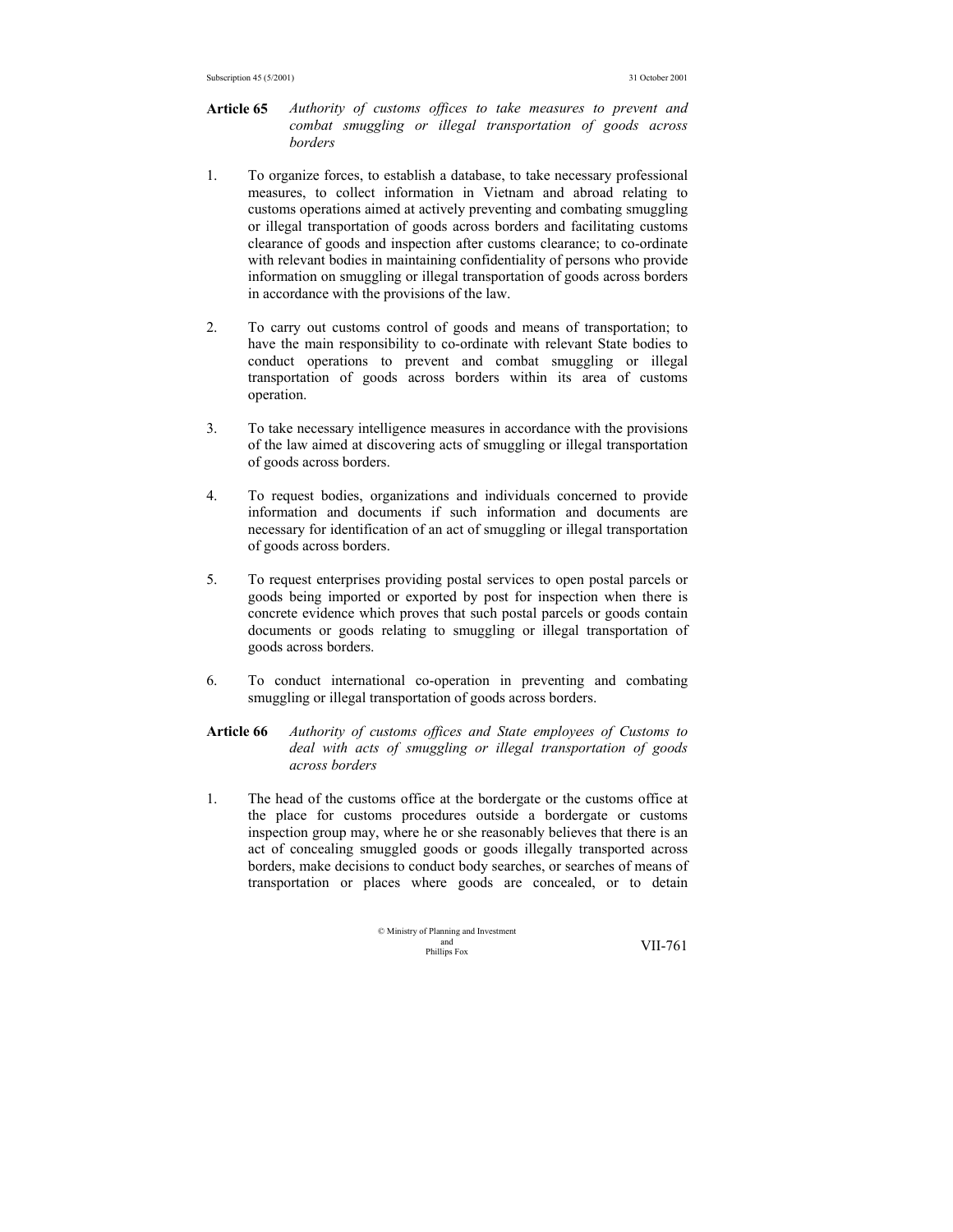temporarily persons, means of transportation or goods in accordance with the provisions of the laws on dealing with administrative offences.

- 2. When discovering any act in breach of the laws on customs which is subject to prosecution for criminal liability, the customs office or State employees of Customs having authority as stipulated in the laws on criminal legal proceedings may prosecute the case or the offender and conduct investigative activity. The prosecution of the case or the offender or the investigative activity must be carried out in accordance with the provisions of the laws on criminal legal proceedings.
- 3. Customs offices and State employees of Customs shall be responsible before the law for all decisions made while conducting operations stipulated in clauses 1 and 2 of this article.

#### **Article 67** *Equipment and technical means for preventing and combating smuggling or illegal transportation of goods across borders*

- 1. Customs offices and State employees of Customs directly performing their duty to prevent and combat smuggling or illegal transportation of goods across borders shall be equipped with specialized technical means, weapons and supportive instruments. The equipment and the use of weapons and supportive instruments must comply with the provisions of the law.
- 2. Where necessary, the customs office or State employees of Customs directly performing its, his or her duty to prevent and combat smuggling or illegal transportation of goods across borders shall be entitled to request bodies, organizations and individuals to co-ordinate their efforts to provide support in terms of resources and provide information; where supported means are damaged, the customs office shall be obliged to pay compensation in accordance with the provisions of the law.

## CHAPTER V

## **Collection of Duties and Other Charges Applicable to Imported or Exported Goods**

- **Article 68** *Responsibilities of declarants for declaration, calculation of duties and payment of duties and other charges*
- 1. To declare and calculate duties, and to pay duties in full and on time, and to be responsible for their declaration and calculation of duties.
- 2. Where an error in the declaration, calculation or payment of duties is discovered within six months from the date of registration of a customs

© Ministry of Planning and Investment and VII-762 Phillips Fox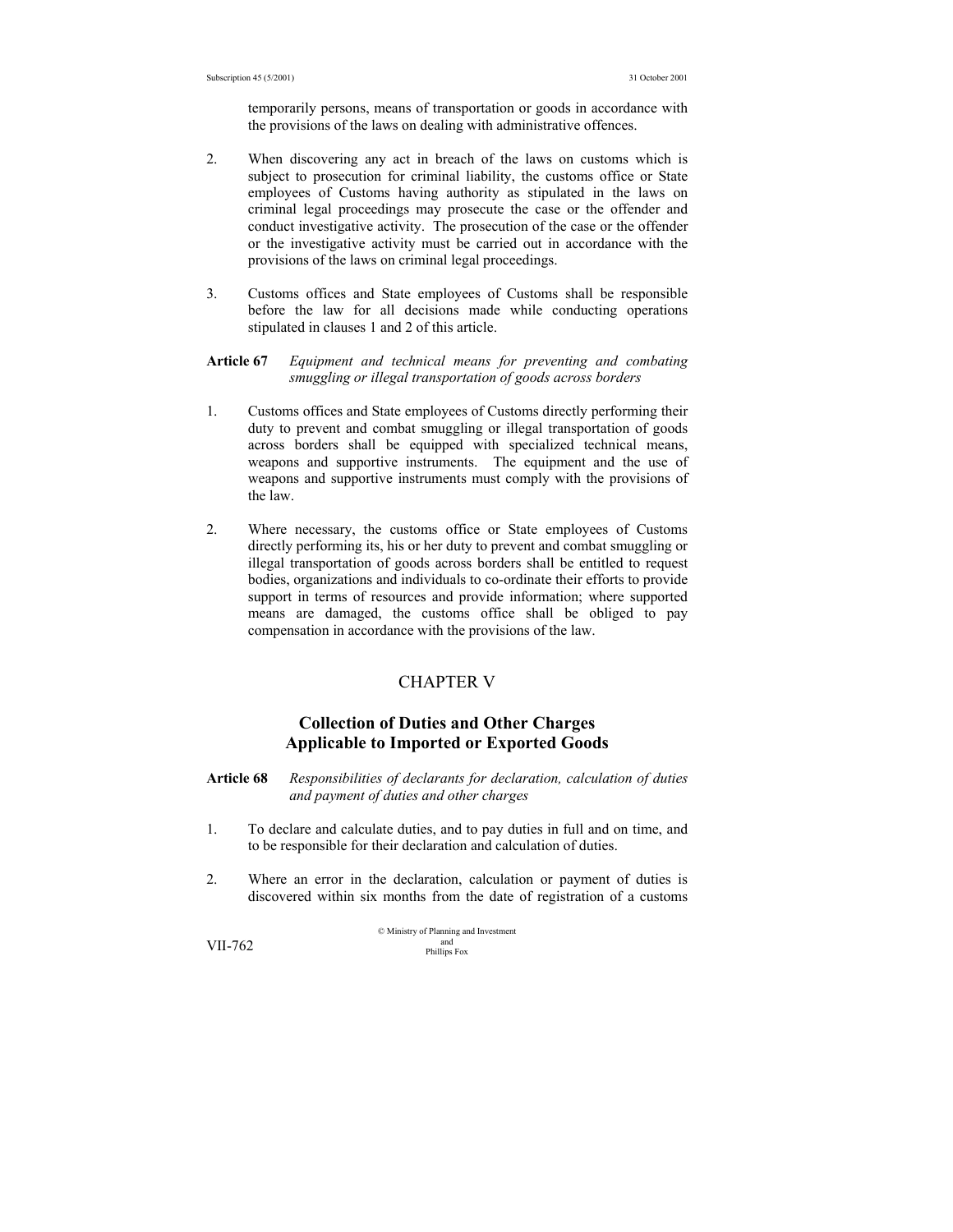declaration, to provide notification thereof to the customs office which completed customs procedures for adjustment of the amount of duties payable.

- 3. To perform other obligations in relation to declaration, calculation and payment of duties and other charges in accordance with the provisions of the law.
- 4. To abide by decisions of the customs office in relation to duties and other charges.

#### **Article 69** *Responsibilities of customs offices in relation to collection of duties and other charges*

- 1. The General Department of Customs shall uniformly direct the collection of duties and other charges applicable to imported or exported goods; and the implementation of measures in order to collect correctly duties and other charges in full in accordance with the provisions of the law.
- 2. Where the customs office which completes procedures for import or export of goods and which verifies the declaration and calculation of duties by a declarant discovers that such declarant has made an error in the calculation of the duty payable, it shall provide notification thereof to the declarant upon making an adjustment. The time-limit for re-collection or refund of duties payable shall be in accordance with the relevant provisions of the laws on tax.

## **Article 70** *Points of time for calculation of duties and time-limits for payment of duties*

- 1. Points of time for calculation of duties and time-limits for payment of duties applicable to imported or exported goods shall be in accordance with the relevant provisions of the laws on tax.
- 2. Where imported or exported goods are temporarily detained in order that they may be dealt with by the customs office or an authorized State body, the time-limit for payment of duties shall be calculated from the date on which a penalty decision is made.

#### **Article 71** *Calculation of dutiable value*

Dutiable value of imported or exported goods shall be calculated in accordance with the relevant provisions of the laws on tax and other laws.

The Government shall make specific regulations on calculation of dutiable value of imported or exported goods.

| © Ministry of Planning and Investment |         |
|---------------------------------------|---------|
| and                                   | VII-763 |
| Phillips Fox                          |         |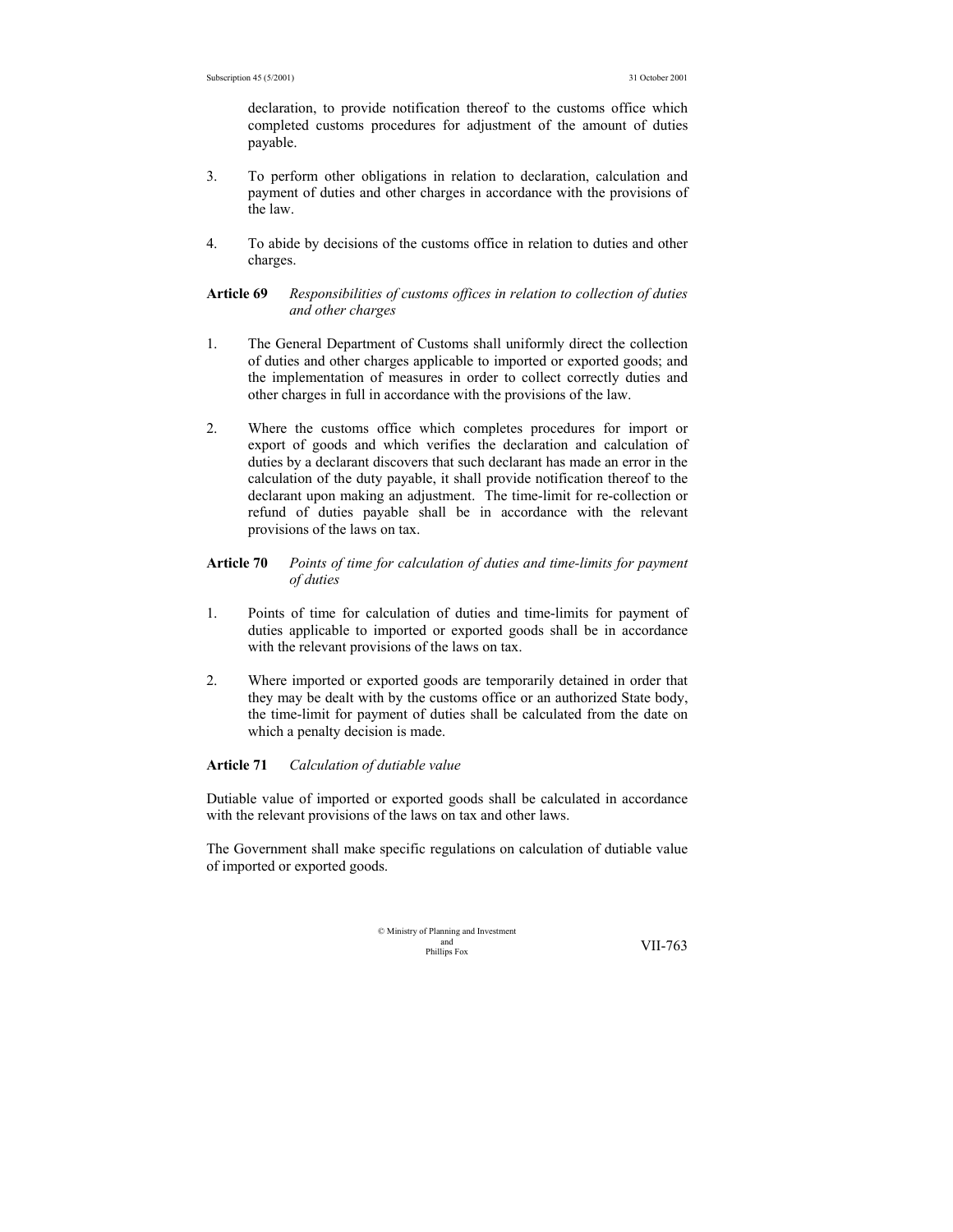**Article 72** *Classification of imported or exported goods and identification of rates of duty applicable to imported or exported goods* 

1. Imported or exported goods shall be classified in accordance with the provisions of the laws on classification of goods.

 The rate of duty applicable to imported or exported goods shall be determined on the basis of the applicable import or export tariff.

 Where the customs office are unable to accept the classification by the declarant, it shall be entitled to request such declarant to provide documents relating to imported or exported goods, to take samples of imported or exported goods in the presence of the declarant for analysis, classification and re-determination of the rate of duty applicable to such imported or exported goods; where the declarant disagrees with the results of analysis and the classification by the customs office, he or she shall have the right to lodge a complaint. Complaints and the resolution of complaints shall be in accordance with the provisions of the law.

2. The Government shall make specific regulations on classification of imported or exported goods.

## CHAPTER VI

## **State Administration of Customs**

**Article 73** *State administration of customs* 

State administration of customs shall include the following:

- 1. To construct and direct the implementation of a strategy, master planning and plans for development of Vietnam Customs;
- 2. To issue and organize the implementation of legal instruments relating to customs;
- 3. To guide, implement and disseminate the laws on customs;
- 4. To make provisions on organization and operation of Customs;
- 5. To train, foster and build a body of State employees of Customs;
- 6. To study and apply science and technology, and modern methods of customs management;
- 7. To carry out State statistics of customs;

© Ministry of Planning and Investment and VII-764 Phillips Fox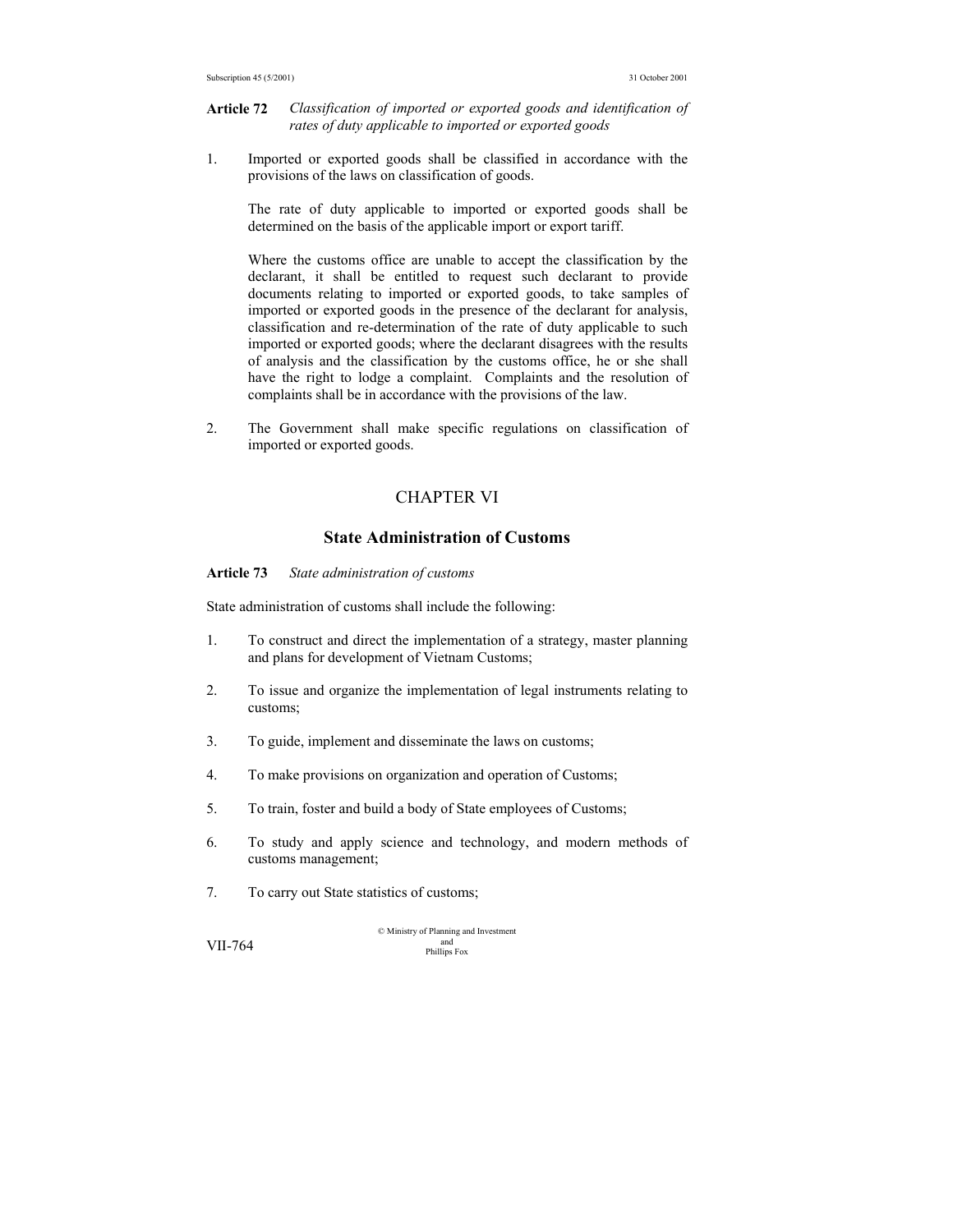- 8. To carry out inspections and examinations, to resolve complaints and denunciations, and to deal with breaches of the laws on customs;
- 9. To conduct international co-operation in relation to customs.

**Article 74** *State administrative bodies in charge of customs* 

- 1. The Government shall assume unified State administration of customs.
- 2. The General Department of Customs shall be the body assisting the Government in assuming unified State administration of customs.
- 3. Ministries, ministerial equivalent bodies and Government bodies shall, depending their respective duties and powers, be responsible for coordinating with the General Department of Customs in State administration of customs.
- 4. People's committees at all levels shall, depending on their respective duties and powers, be responsible for organizing the implementation of the laws on customs within their respective localities.

#### **Article 75** *Right to lodge complaints or denunciations and right to take legal actions*

- 1. Individuals and organizations shall have the right to lodge a complaint with any customs office or other authorized State body or take legal action at a court in accordance with the provisions of the law relating to administrative decisions or administrative actions of customs offices or State employees of Customs when there is concrete evidence which proves that such decision or action was inconsistent with the provisions of the law or infringed upon their lawful rights and interest.
- 2. Individuals shall have the right to lodge with any customs office or other authorized State body a denunciation of any breach of the law by any State employee of Customs or customs office which infringes upon the interests of the State or the lawful rights and interest of an organization or individual.

#### **Article 76** *Responsibilities to resolve complaints and denunciations*

- 1. Customs offices at all levels shall be responsible for resolving complaints relating to administrative decisions or administrative actions which fall within their authority; in the case of receipt of a complaint which falls outside their authority, shall be responsible for guiding the complainant to lodge the complaint with the authorized State body for resolution.
- 2. Customs offices at all levels shall be responsible for resolving denunciations which fall within their authority; in the case of receipt of a

© Ministry of Planning and Investment and Phillips Fox VII-765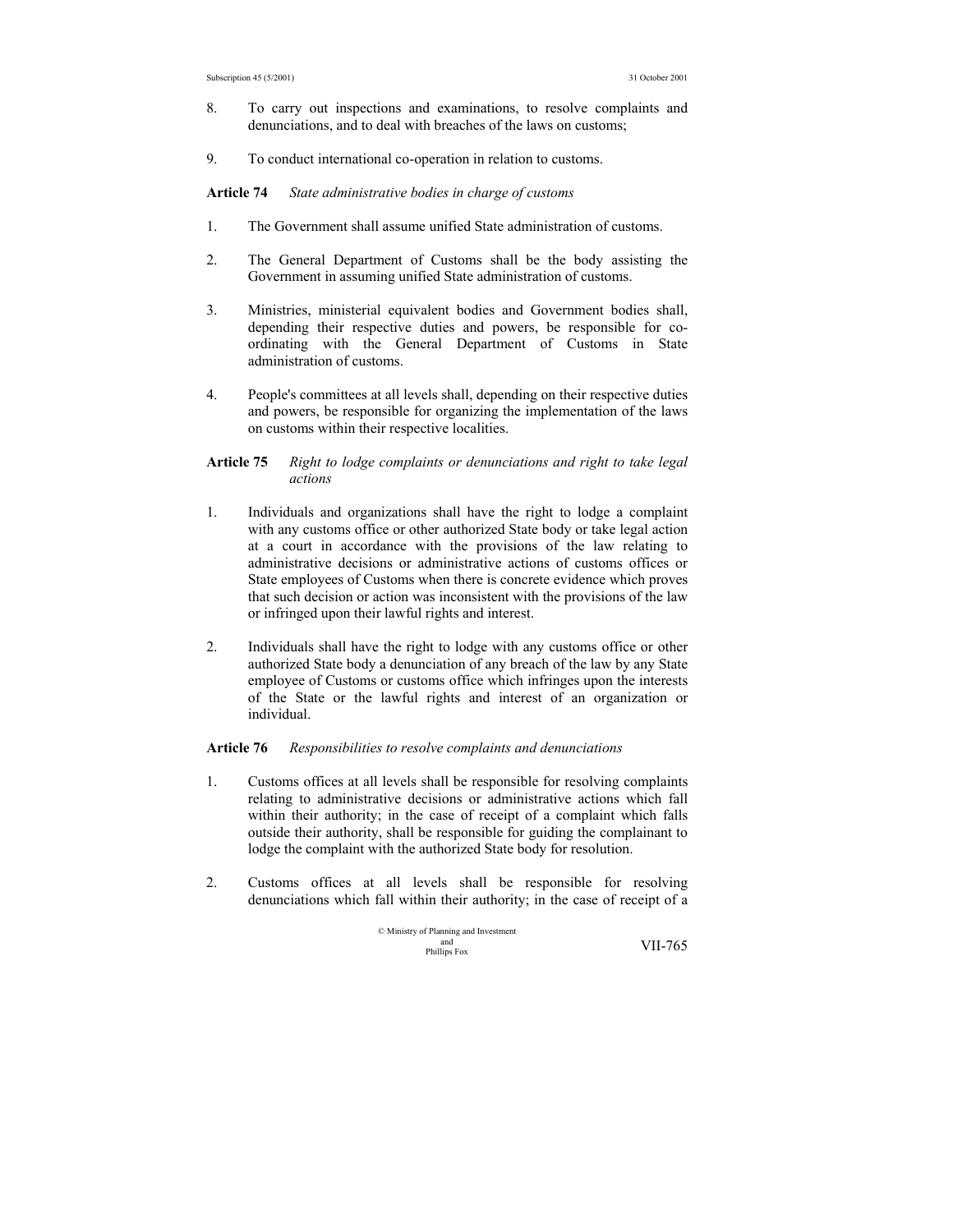denunciation which falls outside their authority, shall be responsible for forwarding it to the competent body or organization for resolution and providing notification thereof in writing to the person denunciating.

- **Article 77** *Time-limits, procedures and authority to resolve complaints and denunciations*
- 1. The time-limits and procedures for complaints and denunciations or for resolution of complaints and denunciations and the authority to resolve complaints and denunciations shall be in accordance with the laws on complaints and denunciations and other relevant laws.
- 2. Pending resolution of a complaint or legal action, the organization or individual must still implement the administrative decision or decision on penalty for the administrative offence of the customs office or other authorized State body. When a decision to resolve the complaint is made by the customs office or other authorized State body, or when a decision or judgment of the court is legally enforceable, such decision or judgement shall be performed.

## CHAPTER VII

## **Rewards and Dealing with Breaches**

## **Article 78** *Rewards*

- 1. Bodies, organizations and individuals making notable achievements in the implementation of the laws on customs; persons who make reports or discoveries or provide assistance to customs offices in combating smuggling or illegal transportation of goods across borders or other acts in breach of the laws on customs shall be rewarded in accordance with the provisions of the law.
- 2. Customs offices and State employees of Customs satisfactorily carrying out their duties shall be rewarded in accordance with the provisions of the law.

## **Article 79** *Dealing with breaches*

1. Any person who breaches the laws on customs shall, depending on the nature and seriousness of the breach, be subject to administrative penalty or prosecution for criminal liability; and shall be liable to pay compensation for any damage in accordance with the provisions of the law.

© Ministry of Planning and Investment and VII-766 Phillips Fox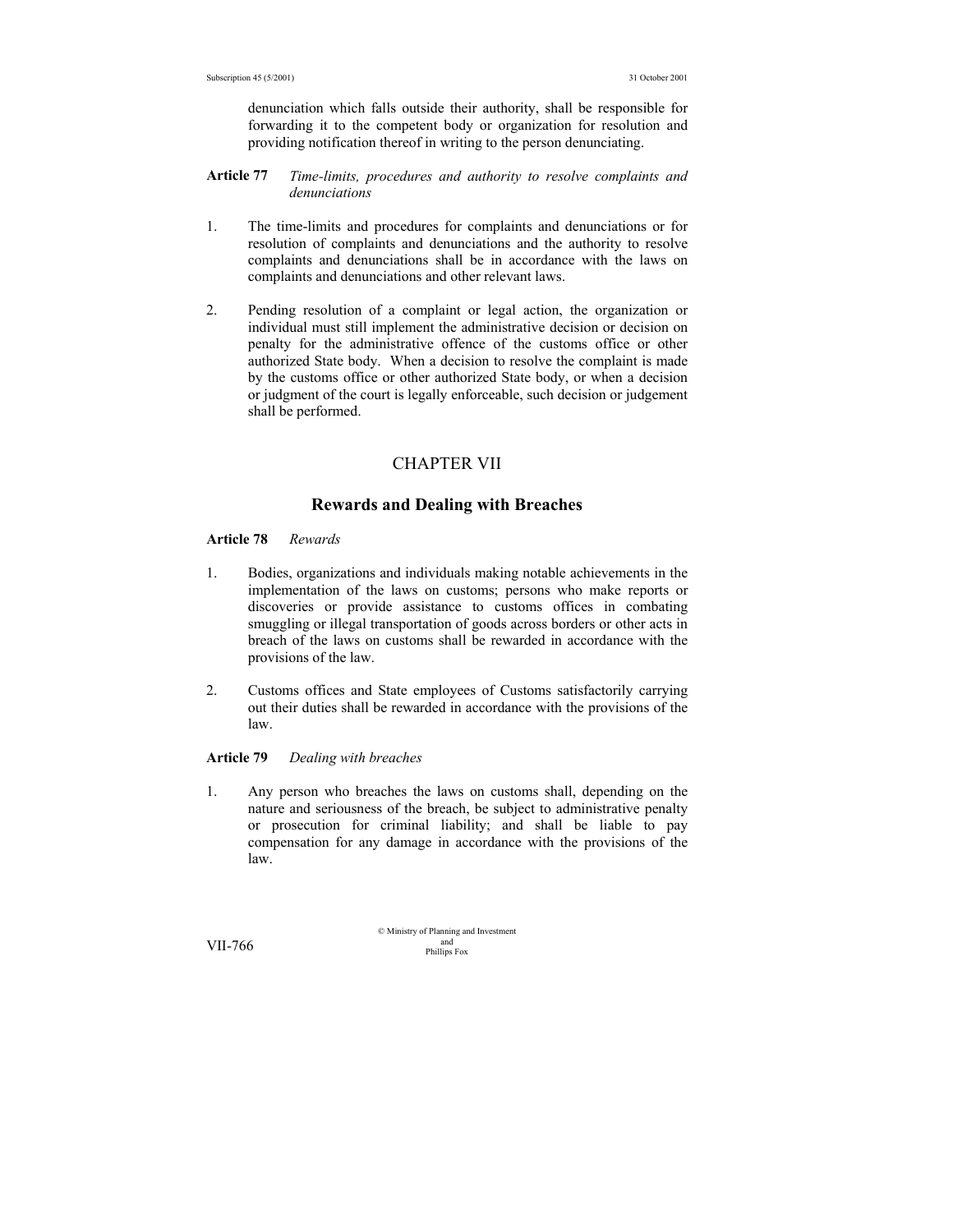2. Any State employee of Customs who obstructs import or export activities, exit, entry or transit or conducts other acts in breach of the laws on customs shall, depending on the nature and seriousness of the breach, be subject to disciplinary action or prosecution for criminal liability; shall be liable to pay compensation for any damage in accordance with the provisions of the law.

## CHAPTER VIII

#### **Implementation Provisions**

#### **Article 80** *Effectiveness*

This Law shall be of full force and effect as of 1 January 2002.

The *Ordinance on Customs* which was issued by the State Council on 20 February 1990 shall no longer have effect from the date of effectiveness of this Law.

All previous provisions which are inconsistent with this Law are hereby repealed.

- **Article 81** *Application of laws in case of goods or means of transportation for which customs files have been registered, but in respect of which customs procedures have not yet been completed, prior to date of effectiveness of this Law*
- 1. In the case of goods being imported, exported or in transit or means of transportation exiting, entering or in transit in Vietnam for which customs files have been registered, but in respect of which customs procedures have not yet been completed, prior to the date of effectiveness of this Law, customs procedures and customs inspection, control and checking shall be carried out in accordance with the *Ordinance of Customs* and other relevant laws.
- 2. Inspection after customs clearance shall not be carried out with respect to goods which have been cleared by customs prior to the date of effectiveness of this Law.

© Ministry of Planning and Investment and<br>Phillins Fox

VII-767